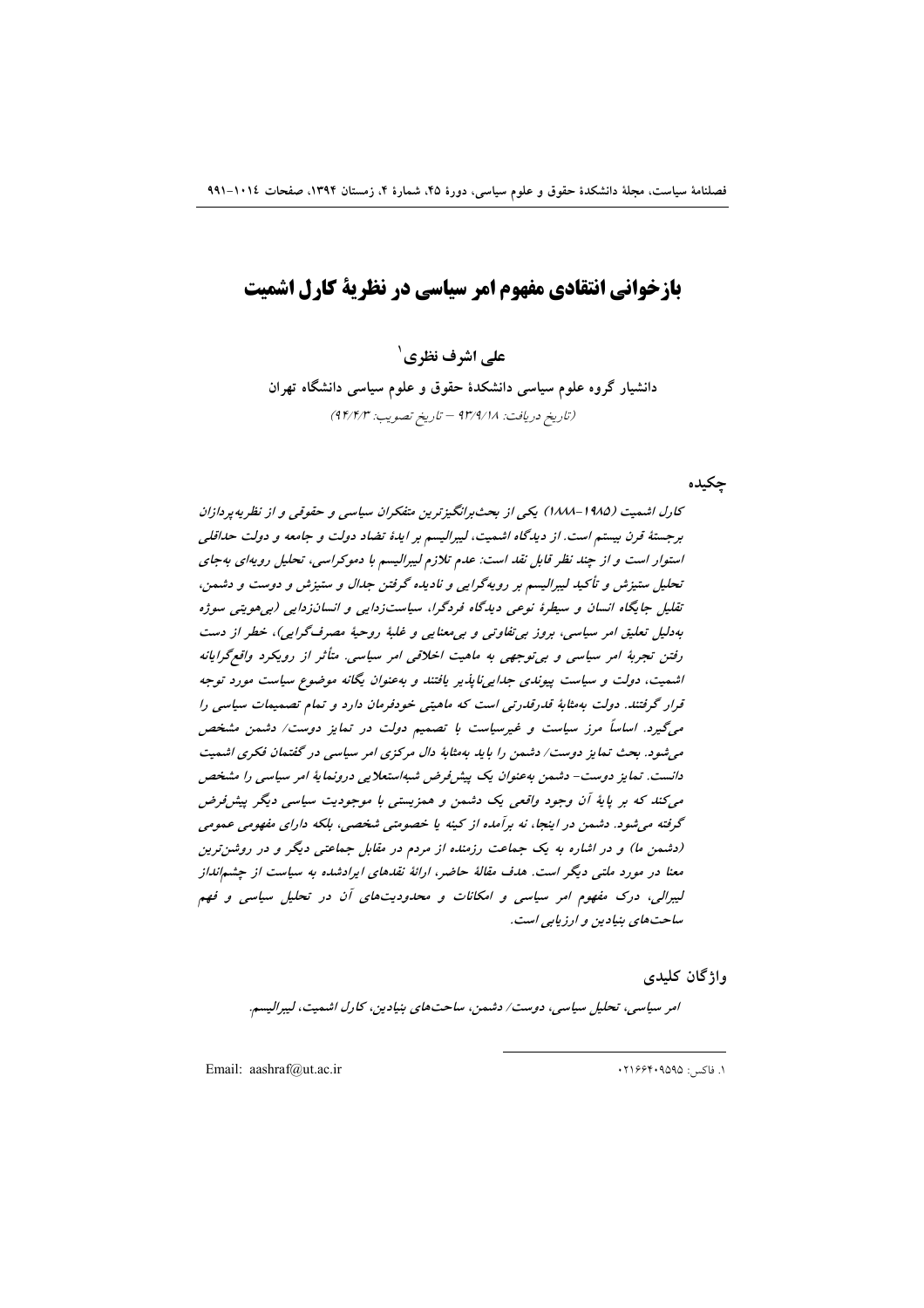#### مقدمه

997

کبارل اشتمیت (۱۹۸۵–۱۸۸۸) یکبی از بحث برانگیز تیرین متفکیران سیاستی و حقیوقی و از نظریهپردازان برجستهٔ قرن بیستم است. اشمیت را پدر ایدههای سیاسـی بنیـادی متعـدد ماننـد دولت تمامیتگرا<sup>י</sup>، تمایز دوست / دشمن، ایدهپرداز واقعگرایـی، اندیــشهپـرداز محافظــهکـار و طراح تز عدم جمع دموکراسی و لیبرالیسم میداننــد (شـواب. ۱۳۹۰: ۲۹). بــسیاری از تحلیــل گــران کنونی بر این تصورند که نظر به جایگاه در حال رشد اشمیت در بین خوانندگان و علاقهمنـدان نظريه و فلسفهٔ سياسي، شايد بتوان او را «هايدگر نظريهٔ سياسي» يــا «هــابز قــرن بيــستم» ناميــد (اشميت، ١٣٩٢: ٧).

مهم ترين أثار اشميت عبارتند از: *رمانتيسيسم سياسي (١٩١٩)، الهيبات سياسي* (١٩٢٢)، کاتولیسیسم روم و صورت سیاسی (۱۹۲۳)، جایگاه عقلانی پارلمانتاریسم معاصیر (۱۹۲۳) ک در انگليسي توسط «الــز كنــدي» بــه «بحـران دموكراســي پارلمــاني» ترجمــه شــده اســت، دیکتا*توری (*۱۹۲۱)، ق*انونبی بودن و مشروعیت* <sup>^</sup> (۱۹۳۲) و *نومسوس زمین* ° (۱۹۵۰). دو رسـالهٔ *مفهوم امر سیاسی و الهیات سیاسی* (۲ جلد) از برجستهترین آثـار اشــمیت در حــوزهٔ اندیــشهٔ سیاسی هستند. رسالهٔ الهیات سیاسی مملو از پراکندهگویی و بی نظمی و به همان اندازه سرشـار از ایدهها و تحلیلهای بدیع، و به قول ارنــست پــونگر: «معــدنی اســت کــه بــهآرامــی منفجــر مي شو د».

اشمیت از حیث هستی شناختی، در قالب هستی شناسی واقع گرا به ارائهٔ تـصویری وجـودی – ماهوی از امر سیاسی میپردازد. او ریشهها و آرمانهای فکری واقع گرایــی را از ماکیــاولی ``، هابز، دومیستر و یوفندورف فراگرفت و با تجارب عینی زندگی خود در آمیخت (اشمیت، ۱۳۹۲: ۳۱؛ آگامبن و دیگران، ۱۳۸۷). تأکید بر سرشت بالذات خطرناک انسان و بروز جنگ بهمثابهٔ یک امکان از اصول بدیهی چنین تفکری است. متأثر از این رویکرد واقع گـرا، دولـت و سیاسـت پیونــدی جدایییناپذیر یافتند و بهعنوان یگانه موضوع سیاست مورد توجه قرار گرفتنـد. دولـت بــهمثابــهٔ

1. Totalitarian.

- 2. Political Romanticism (Politische Romantik.
- 3. Political Theology (Politische Theologie).
- 4. Römischer Katholizismus und politische.
- The Crisis of Parliamentary Democracy (Die geistesgeschichtliche Lage des heutigen Parlamentarismus).
- 6. Die Diktatur.
- 8. Legality and Legitimacy (Legalität und Legitimität).
- 9. The Nomos of the Earth (Der Nomos der Erde).

۱۰. البته اشمیت طرفدار ماکیاول در لاک دفاعی نیست و میگوید که اگر از موضع تدافعی فاصله میگرفت میتوانست بهجای

شهریار، کتاب آموزندهتری بنویسد (اشمیت، ۱۳۹۲: ۹۰).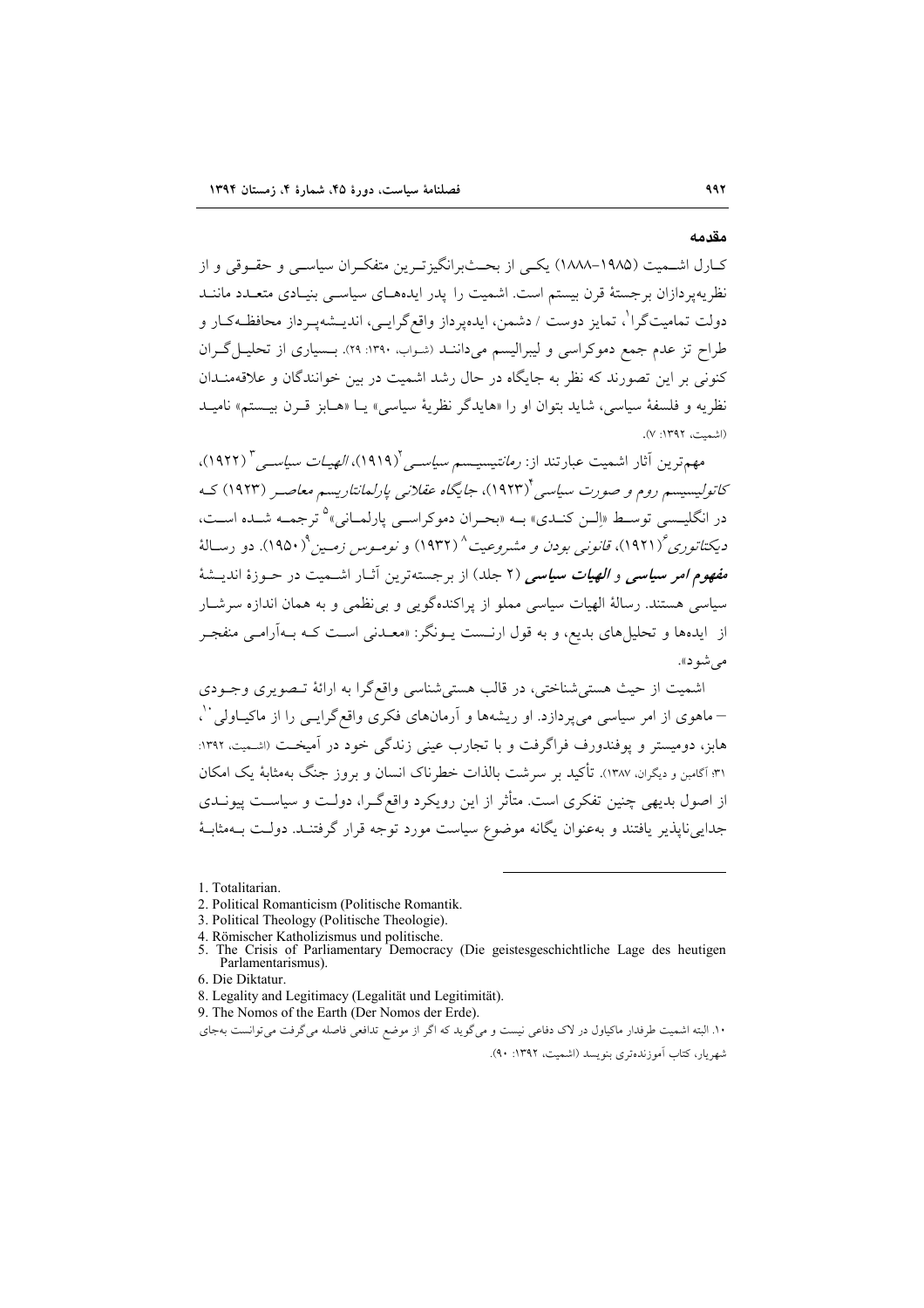قدرقدرتی است که ماهیتی خودفرمان دارد و تمام تصمیمات سیاسی را مــی گیــرد. اساســاً مــرز سیاست و غیرسیاست با تصمیم دولت مشخص می شود. اشمیت حتی نسبت به مفـاهیم عـامی مانند عدالت، نظم، صلح، انسانيت يا بشريت مشكوك است و اين انتزاعـيبـافيهـا را سـلاحي سیاسی و وسیلهای ایدئولوژیک برای توسعهٔ امیریالیسم می دانـد. او در ایــن زمینــه مــی نویــسد: «وقتی دولتی به نام بشریت با دشمن سیاسی خود می جنگد، این جنگی بهخاطر بشریت نیست، بلکه جنگی است که در آن دولتی خاص قصد غصب مفهومی عام را علیه رقیب نظـامی خــود دار د» (اشمیت، ۱۳۹۲: ۷۸ و ۹۱).

زمینههای کـاتولیکی تربیـت (و شـیفتگی نـسبت بــه قــدرت کلیـسای کاتولیـک در عــصر بیسمارک) ٰ، در کنار اَموزش،های حقوقی (تحقق حقوق بهعنوان رسالت دولت) و شـکل گیــری تجارب تاریخی مختلفی که در میانهٔ یأس (خشم ناشی از وضـعیت اَلمـان تحقیرشـدهٔ بـین دو جنگ و ضعف حکومت پارلمانی) ٔ و امید (نیرومند ساختن رژیم وایمار و امکان بازسازی امـر سیاسی) (اشمیت، ۱۳۹۲: ۱۰)، حوزههای اصلی نقادی و اندیشهپردازی اشـمیت را در زمینـهٔ نـسبت سیاست و اخلاق، لیبرالیسم و دموکراسی و شکل مدرن ساختار سیاسی در قالب دولت شکل داد. در ادامه، هر یک از این محورها بهترتیب بررسی میشود.

### نقد و واسازی لیبرالیسم و دموکراسی

در منظومهٔ فکری اشمیت، ریشههای شکل گیـری نگـرش مـدرن بـه سیاسـت را بایـد در قـرن هفدهم و در اندیشهٔ افرادی مانند «بلارمین» ٔ ردیابی کرد که نقطهٔ عطف آن انقلاب فرانـــــه در سال ۱۷۸۹م است. از دیدگاه اشمیت، لیبرالیسم بر ایدهٔ تضاد دولت و جامعه و دولت حـداقلی استوار است و از چند نظر قابل نقد است:

۱. عدم تلازم لیبرالیسم با دموکراسی: اشمیت در کتاب *بحران دموکراسی پارلمانی* بـر ایـن نظر است که «لیبرالیسم را باید بهعنوان یک نظام متافیزیکی جامع و منسجم دید»؛ نظامی که در آن هماهنگی اجتماعی و بیشینهسازی سود ناشی از رقابت اقتصاد آزاد افراد است و در این نوع نظام، «رقابت» جايگزين «تعارض» ٌ وجودي شده است. اشميت ادعا مي كند شـرايط انتخابــاتي

۱. اشمیت در سنت کاتولیکی پرورش میLبد، ولی در جوانی دست از باورهای مذهبی(ش میشوید؛ تا جایی که خود او حوالی پایان جنگ جهانی اول، باور کاتولیکیاش را بهعنوان یک باور «جابهجاشده» توصیف میکند. از همین رو، به تفسیر برخی مفسران، از جمله رافائل گراس، «باید اشمیت را بهعنوان حامل سنت الهیات سیاسی آتئیستی تلقی کرد.»(عبدالهپور حناري، ١٣٩٢).

۲. خشم و تأسفی که در آغاز کتاب امر سیاسی بازتاب یافته و اشمیت، کتاب را به «اوگوست شائتنر مونیخی» که در ۲۸ اگوست ۱۹۱۷ در تهاجم با متفقین کشته شد، تقدیم کرده است.

<sup>3.</sup> Bellarmine

<sup>4.</sup> Conflict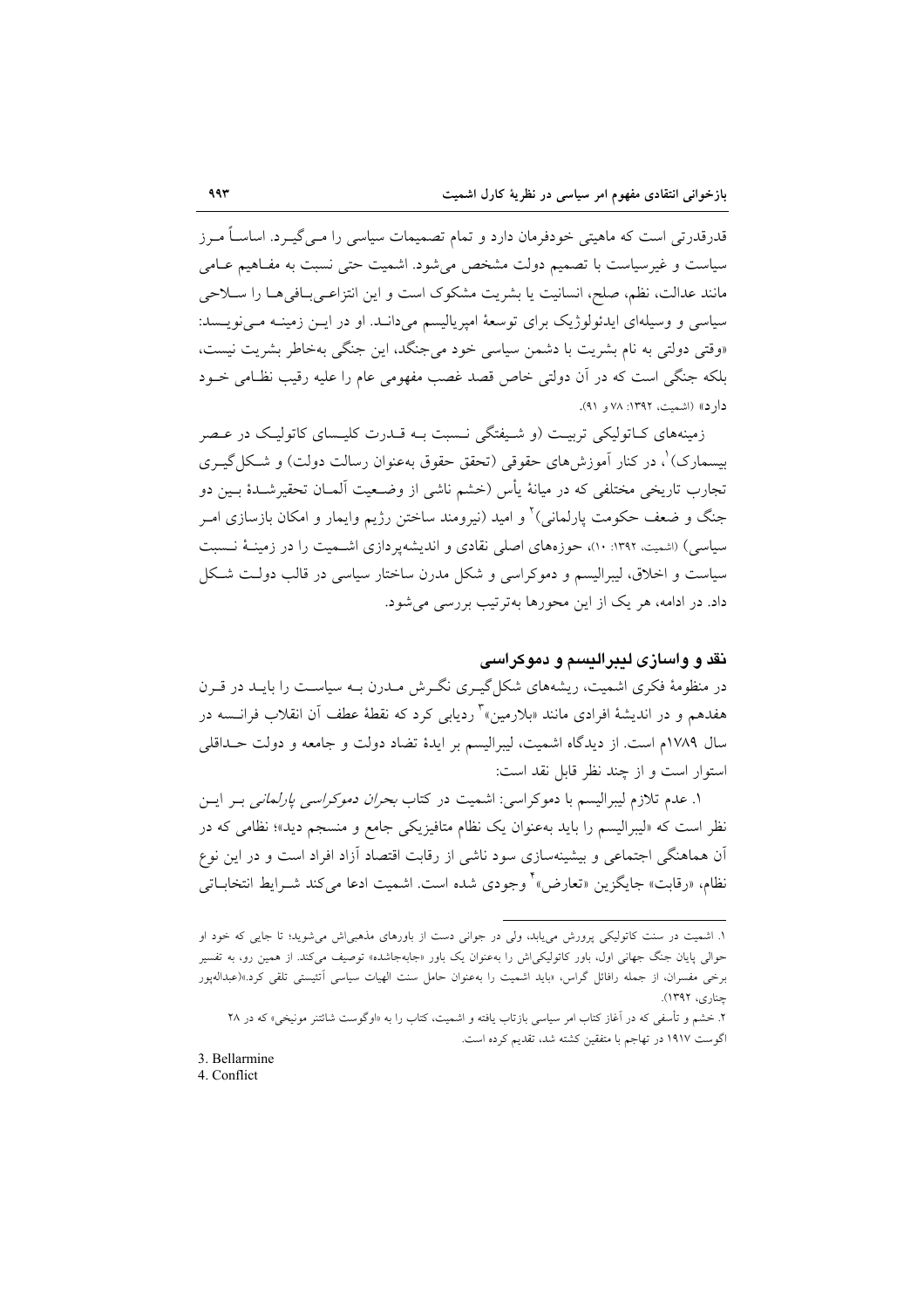که ما برای دموکراتیک بودن اتخاذ میکنیم، در حقیقت دیگر وابستگی خود را به اصول بنیادین دموکراسی از دست داده است و همانا جز دیکتاتوری اقلیتی قدرتمند به نام مردم نخواهد بـود. برابری ذاتی در دموکراسی و قائل شدن بـه برابـری همگـانی و ارادهٔ عمـومی، بـا ایـدهٔ توافـق اکثریت بی ثبات در لیبرالیسم قابل جمع نیست. «حکم اشمیت این بود که لیبرالیسم، دموکراسـی را از بین می بود و به عکس» (اشمیت، ۱۳۹۲: ۹۴).

۲. تحلیل رویهای ٰ بهجای تحلیل ستیزش: تأکید لیبرالیسم بر رویهگرایی با هدف حلeوفصل منازعات و نادیده گرفتن جدال و ستیزش، یکی دیگر از موانعی است کـه ســر راه تحقــق امــر سیاسی وجود دارد. «سیاست بـه قـول مـشهور، دربر گیرنـدهٔ دوسـت و دشـمن اسـت، کـه در خامترین معنا، اُنھایی هستند که با تو هستند و اُنھا که علیهشان جدال مے کنے. نب د و امکـان کشته شدن برای «سیاسی» بودن ضروریاند» (اشمیت، ۱۳۹۲: ۹).

۳. تقلیل جایگاه انسان: لیبرالیسم با تأکید بر رویهگرایــی و تمــایزی کــه بــین امــر عقلانــی/ غیرعقلانی و اخلاقی/غیراخلاقی بهمثابهٔ اموری که ارزش جنگیدن دارد/ ندارد و سیطرهٔ نـوعی ديدگاه فردگرا، تلقى خوش بينانه از انسان (به تعبير اشميت غيرواقعى و انتزاعى)، سياستزدايى و انسانزدای<sub>ی</sub><sup>۲</sup> (ب<sub>ی</sub>هویتی سوژه بهسبب تعلیق امر سیاسی، بروز بی¤فاوتی و بیٖمعنـایی و غلبـهٔ روحيهٔ مصرف گرايي) از جهان را در پيش گرفته است. از اين منظر، «انديشهٔ ليبرالـي بــه روش کاملاً نظامِمند از دولت و سیاست مـی6ریـزد یـا آن را نادیـده مـی6یـرد و در عـوض میـان قطببندیهای نمونهوار و همیشه مکرر دو حوزهٔ نامتجانس، یعنـی اقتـصاد و اخــلاق، خــرد و تجارت، علم و ثـروت در نوسـان اسـت» (اشـميت، ١٣٩٢: ٩٢). در انـسانشناسـي منفـي اشـميت، .<br>محوریت با تضادها و تعارض هایی است که بر آمده از ذات انـسان بـوده و همـواره در زنــدگی انسانها ساری و جاری است. او متأثر از ماکیاولی با بیان این اصل که انسان در سرشت خــود به بدی بیشتر از خوبی تمایل دارد، از مبانی انسانشناختی همهٔ فیلسوفانی کـه بـا سـخاوت بـر سرشت نیک انسان تأکید و آرمانشهر خود را بر پایهٔ اخلاق بنا میکردند، فاصله میگیـرد و بــه تحدید حدود قلمروی میپردازد که فلسفهٔ سیاسی واقعگرا، یعنی مبتنی بر حقیقت منطق رابطـهٔ نیروها، بر روی آن بنیادگذاری خواهد شد (طباطبایی، ۱۳۸۲: ۵۰۰). در این معنا، یکی از رسالتهای اصلي انسان بهعهده گرفتن مسئوليت زندگي و حفـظ شـيوهٔ بـودن/ سـبک وجـودي <sup>۳</sup> در برابـر دشمنانی است که شیوهٔ زندگی او را نفی میکنند. اشمیت نه تنها امر سیاسی را حوزهای جدا از سایر فعالیتهای بشری به موازات اخلاق، اقتصاد و علم و مذهب می دانـد. بلکـه کــاوش امــر سیاسی را کاوش در «نظم موجودات انسانی» میداند که کلمهٔ مهم در آن «انسانی» است. معنای

- 1. Procedural
- 2. Depoliticization and dehumanization
- 3. Form of existence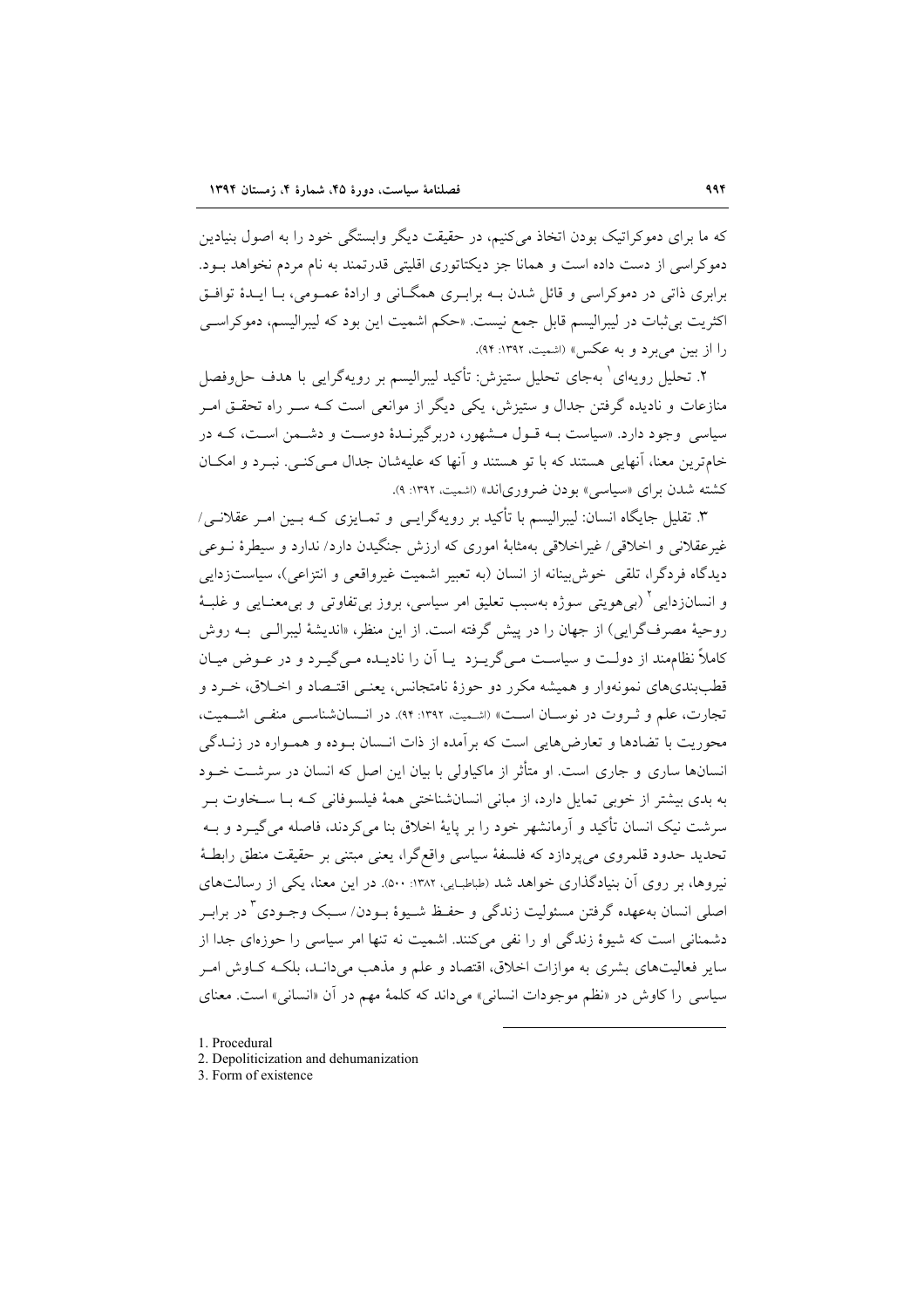این ادعا این است که «امکان مردن فرد بهخاطر آن چیزی که هست، کیفیت تعیین کننــدهٔ نهــایی انسان است» نه اولويت مقاصد اقتصادي و تبديل شدن افـراد بـه عـده اي تـودهٔ مـصرفکننـده (اشمیت، ۱۳۹۲: ۱۱–۱۰ و ۹۶).

۴. خطر از دست دادن تجربهٔ امر سیاسی: لیبرالیـسم کلاسـیک حـق حاکمیـت را هدیـهای می داند که طبیعت و خداوند به انسان اعطا کرده و آنها هم بهصورت مـشروط ایــن حــق را بــه نهادهای سیاسی مشروع میبخشند. اما اشمیت حاکمیـت را نتیجـهٔ اقـدام اختیـاری یـک رهبـر سیاسی، حزب یـا طبقـه مـیدانـد. لیبرالیـسم کلاسـیک جامعـه را مجموعـهای از حـوزههـای نیمهمستقل می بیند که دولت در آن بهمثابهٔ امری حداقلی ٰ و بر اَمده از ضرورتهای گر یزناپــذیر است که باید از جامعه در مقابل دستاندازیهای احتمالی آن دفاع کـرد. امـا اشـمیت بـا نقـد رویکرد لیبرالی به دولت، جامعه را بهمثابهٔ یک کلیت می بیند و نـسبت بــه قــدرت گــرفتن ایــن حوزهها- اقتصاد یا فرهنگ یــا مــذهب – در مقابــل حــوزهٔ سیاســت بــدبین اســت. او بــا نقــد سیاستزدای<sub>ی</sub> <sup>۲</sup> لیبرالیستی از جامعه، میگوید: «همـه چیـز سیاسـی اسـت و حتـبی مـوقعی کـه میگوییم چیزی غیرسیاسی است، باز هم تصمیمی سیاسی گرفتهایـم». لیبرالیـسم کلاسـیک بـا توسل به نوعی انتزاعی گرایی خوش بینانه نسبت به طبیعت نیک انسان، محوریت را به جنگ یـا منازعه نمی دهد و به این بسنده می کند که اگر به حقوق بشر احترام گذاشته شود و آزادی پاس داشته شود، نظم جهاني اخلاقي حكمفرما خواهد شد. بنابراين، از آنجا كـه ليبراليــسم بــر پايــهٔ نوعی فرصتطلبی استوار است، مبتنی بر مصالحه و موقتی بودن، زمـان منـد و غیرقطعـی بـودن راهحلهایی ارائه شده است. از دید اشمیت این بزرگترین نشانهٔ کوتهفکری لیبرالیسم است و اگر یک دستگاه فکری در مورد جنگ چیزی برای گفتن نداشته باشــد، در مــورد سیاســت هــم چیزی برای گفتن نخواهد داشت. او براساس چنین تعبیری از سیاست میiویسد: «مطلقاً چیزی به اسم سیاست لیبرال وجـود نـدارد، فقـط رویکـردی لیبـرال بـه سیاسـت داریـم» (لـیلا، ۱۳۸۹)؛ رویکردی که بهدلیل انتزاعیگری و عدم تناظر با واقعیت، نمی تواند نسبتی با امر سیاسی داشته باشد و بیشتر بیانگر آرزوها و اوهام تحققناپذیر است.

۵. ماهيت اخلاقي امر سياسي: در بافت اجتماعي ماقبل مدرن، سنت نقشي اساسي در پيوند بین کنش و چارچوبهای وجودی ایفا میکند، سنت وسیلهٔ معینی بـرای سـازماندهی زنــدگی اجتماعی ارائه می کند که چرخ دندههای آن به طرزی خاص با احکام و فرایض وجودی درگیـر می شوند. سنت، قبل از هر چیز زمان را چنان تنظیم می کند که گشادگی افق ممکنات آینـده تـا حد امکان محدود شود. سنت یکی از شیوههای تلفیق بازاندیشانهٔ کنش با سـازماندهی زمـانی-

- 1. Minimal state
- 2. De-politization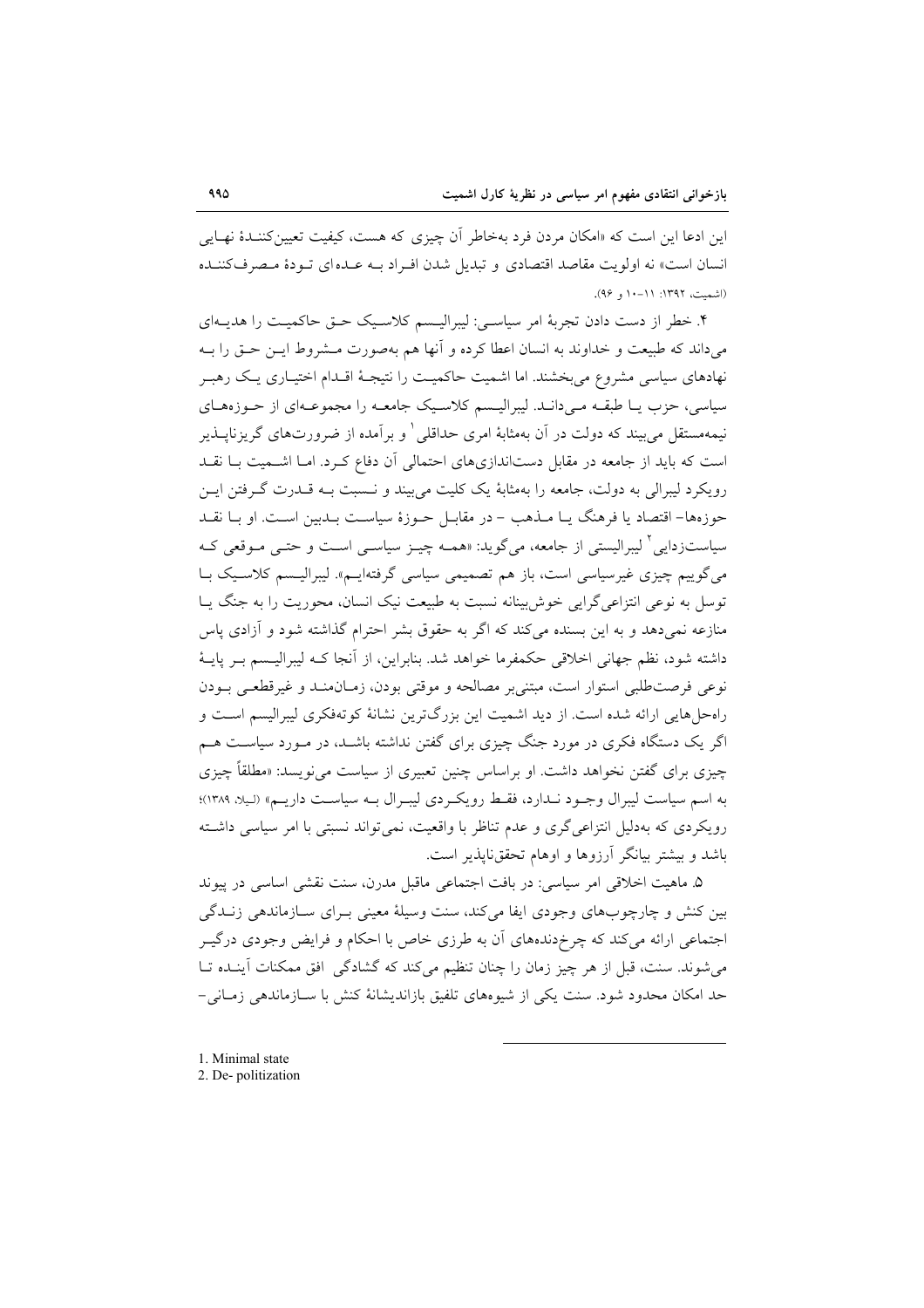مکانی اجتماع و وسیلهٔ برخورد با زمان و مکان است که در آن کفهٔ گذشته بسیار سـنگین تـر از آینده است. در جوامعی که در آنها روش های سنتی حکمفرماست، گذشته طیـف وسـیعی از روش های مرسوم را به آینده منتقل می کند، زمـان تهـی نیـست و نــوعی شــیوهٔ بــودن قــاطع و بے چونوچرا، آینده را به گذشته متصل می سازد (گیدنز ۱۳۷۸: ۱۷ و ۴۵).

اگنس هِلر بر این باور است که ترتیبات سیاسی–اجتماعی پیـشامدرن ترتیبـاتی برآمـده از طبیعت یا physis به همان معنای ارسطویی کلمه بودنـد. بنـابراین، آنچـه بـرای همـهٔ ترتیبـات سیاسی – اجتماعی مشترک بـود، موجودیـت پـافتن طبیعـی آنهـا بـود. درحـالی کـه ترتیبـات و تنظيمات مدرن، ترتيباتي «انسان ساخته» و برگرفتـه از ارادهٔ انـساني بـود (Heller, 1989: 1377). بهواسطهٔ کنشهای بر اَمده از عقلانیت مدرن، جهـان سـنتی «وحـدت» <sup>(</sup>خــود را از دسـت داد و صورتی پارهپاره و ازهمگسیخته یافت. رشد عقلانیت مدرن و مفهومپردازی دربارهٔ هستی شـد، حجیت و اصالت ازگذشته سلب شد و جسارت نسبت به سنت و آمادگی برای نوآوری و گـام نهادن به جاهایی که هیچکس را در گذشته جرأت رفتن به آن نبود، مورد ستایش قــرار گرفــت (Ritzer and Smart, 2001: 654)

بهطور کلی در ذهنیت مدرن، دو سطح زیستی کاملاً متمایز از یکدیگر پیدا می شود که بـین آنها هیچ پیوندی متصور نیست. جامعهٔ سنتی باید بهعنوان یک غیر ایدئولوژیک ساخته شـود و سپس بهعنوان عنصری بیرونی، از دایرهٔ عقلانیت مـدرن طـرد شـود. واسـازی و نفـی سـنت، واسازی تمام اعتقادات، مسلمات، قطعیات، اخلاق، مذهب و روشهای معنـابخش بـه زنـدگی سنت<sub>ی</sub> بود. السدر مک اینتایر<sup>۲</sup> در کتاب *مابعد فـضیلت* ّ در نگــاه<sub>ی</sub> منتقدانــه بــه ایــن وضــعیت، یادآور می شود که این امر در چارچوب دنیای مدرن بدون توجه به زمینههـای معنابخـشی بـود كه هر يك از اين سنتها در زندگي انسانها داشت (1379 -1378 :Heller). بهطور عيني، انقلاب فرانسه بهعنوان واقعيتي سياسي –اجتماعي بيش از هر چيز حامل وجهي از تفكر ضدسنتي بود که باد مهلکی بر پیکرهٔ نهادهای سنتی فرود آورد و با نـوعی «حـصر گفتمـانی» عناصـر دنیـای سنت را به عقب راند (Bocok and Thompson, 1992:325-329).

برايند عيني استقرار ابعاد معرفتشناختي و روش شناسانهٔ مدرن، حـصر و تحديـد شـناخت در چارچوبی متصلب و محصور در ابعاد اثباتگرایی و به حاشیه رفتن عقـل اخلاقـی- عملـی بود که تا میانهٔ دههٔ ۱۹۵۰ بر کلیهٔ حوزههای معرفتی سـایه افکنـده بـود. وضـعیتی کـه از نگـاه منتقدان موجب «تقليل جايگاه سوژهٔ مدرن به جايگاه ابژه»(Foucault, 1981)، «کسوف عقل»، «از دست رفتن معنا» و «ناديده گرفتن وجه فرهنگي −ارتباطي عقلانيت» شده است. در تفسير «لئو

- 1. Unity
- 2. Alasdair Chalmers MacIntyre
- 3. After Virtue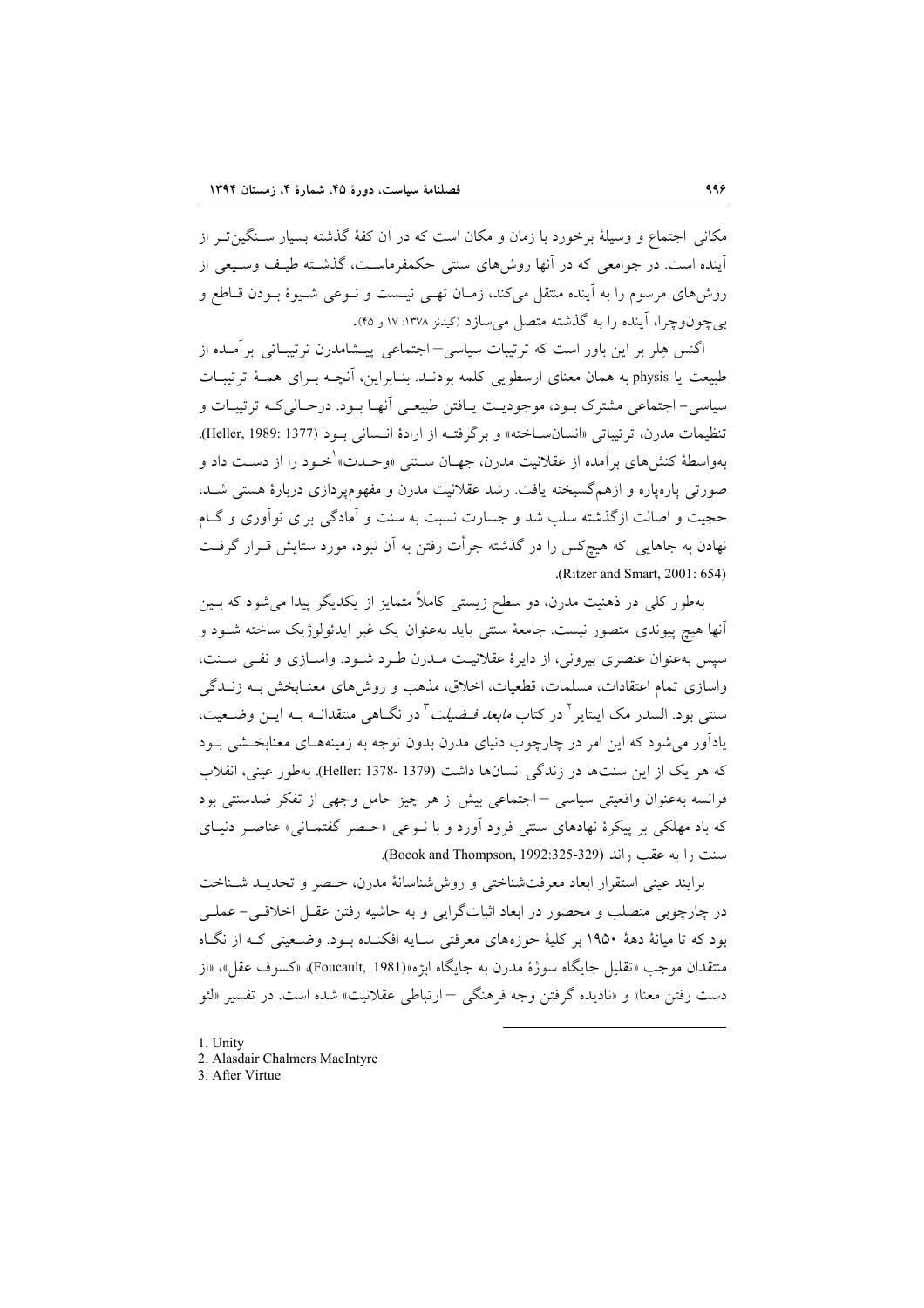اشتراوس»، اشمیت متفکری است که دلمشغول معناداری حیات و مخاطراتی است که در قالب بے معنایی حیات ٰ بهواسطهٔ مدرنیته روی داده است. بنابراین، تـصدیق امـر سیاسـی، بــه معنــای تصديق امر اخلاقى است (اشميت، ١٣٩٢: ١٢).

۶. ليبراليسم بهمثابهٔ يک رويداد تاريخي ٌ: در ايــن تعبيــر، ليبراليــسم نــه بــهمنزلــهٔ گفتمــانـي فراتاریخی با استعلایی، بلکه یک رویداد تاریخی تلقی می شود که حامل ساختارهای قــدرت و وارث استعمار و بهرهکشی طبقاتی و نفرت از دیگری است (ممان ١٣). از دیدگاه اشمیت مـسئله وقتی بغرنج تر می شود کـه دریـابیم سـنت لیبـرال دیگـر منـابع فکـری لازم بـرای مواجهــه بـا چالش های مدرن مانند چالش های حاصل از فناوری و سرمایهداری دیوان سالارانه را نمی دهـد. همچنین، سیاست لیبرالی مدعی است که سیاست هرگز نباید در باب هویت باشـد و تـا جـایی که تصمیمهای سیاسی مفهـوم شـخص را متـأثر مـیسـازد، چنـان تـصمیمهـایی خطرنـاک و نفاق آفرين است (همان: ١٩–١٨).

# تبارشناسی مفهوم امر سیاسی

نخستین پرسشی که برای فهم افکار یک نظریهپرداز سیاسی مطرح میشود، این است که مسئله یا بهعبارتی، دغدغه و محور فکری او چیست؟ چه مسئلهای او را برانگیخته ِ است تــا تعمــق و تفکر ذهنی خود را بهصورت یک نظریهٔ سیاسی به رشتهٔ تحریر درآورد؟ نویسنده چه هدفی را دنبال میکند؟ بهنظر میرسد که تقریباً تمام نظریــهپـردازان سیاســی، کـار خــود را بــا مــشاهدهٔ بی نظمی در زندگی سیاسی آغاز میکنند و بیشتر آنها آثـار خـود را در زمـانی مـیiویـسند کـه بهطور جدي احساس ميكنند جامعـهٔ آنهـا دچـار بحـران شـده اسـت. در واقـع، نظريــهيـرداز ژرفاندیش از محیط اطراف خود شروع می کنـد، مـسائل و مـشکلات را در نظـر مـی گیـرد و درصدد برمی آید با درک علل آنها و ارائهٔ تصویری نمادین از کلیتهـای نظـمیافتـه (بـهمنظـور سامانبخشی مجدد به جامعه) پاسخی درخور ارائه کند. پس میتوان گفت که ظهور بحرانها و ازهم گسیختگیهای اجتماعی، زمینهٔ طرح نظریات جدید و رویارویی صـریحتـر اندیـشههـا را فراهم می آورد و در شرایط بحـران و تغییـر شـاهد رویـارویی اندیـشههـای گونـاگون هـستیم (اسير يگنز، ١٣٧٧: ٥١-٣٩).

علاوهبر این، مبهم و دشوارفهم بودن محتمل اندیـشهٔ متفکـران، بازتـابی از قـبض و بـسط شرایط و موقعیتهایی است که در آن زیستهاند، در نتیجـه بــدون عطـف نظـر بــه زمینــههــای اجتماعی، سیاسی، اقتصادی و فرهنگی نمی توان درکی درست از دلایل طرح یک ایـده یـا بـه

1. meaningfulness of life

2. historical event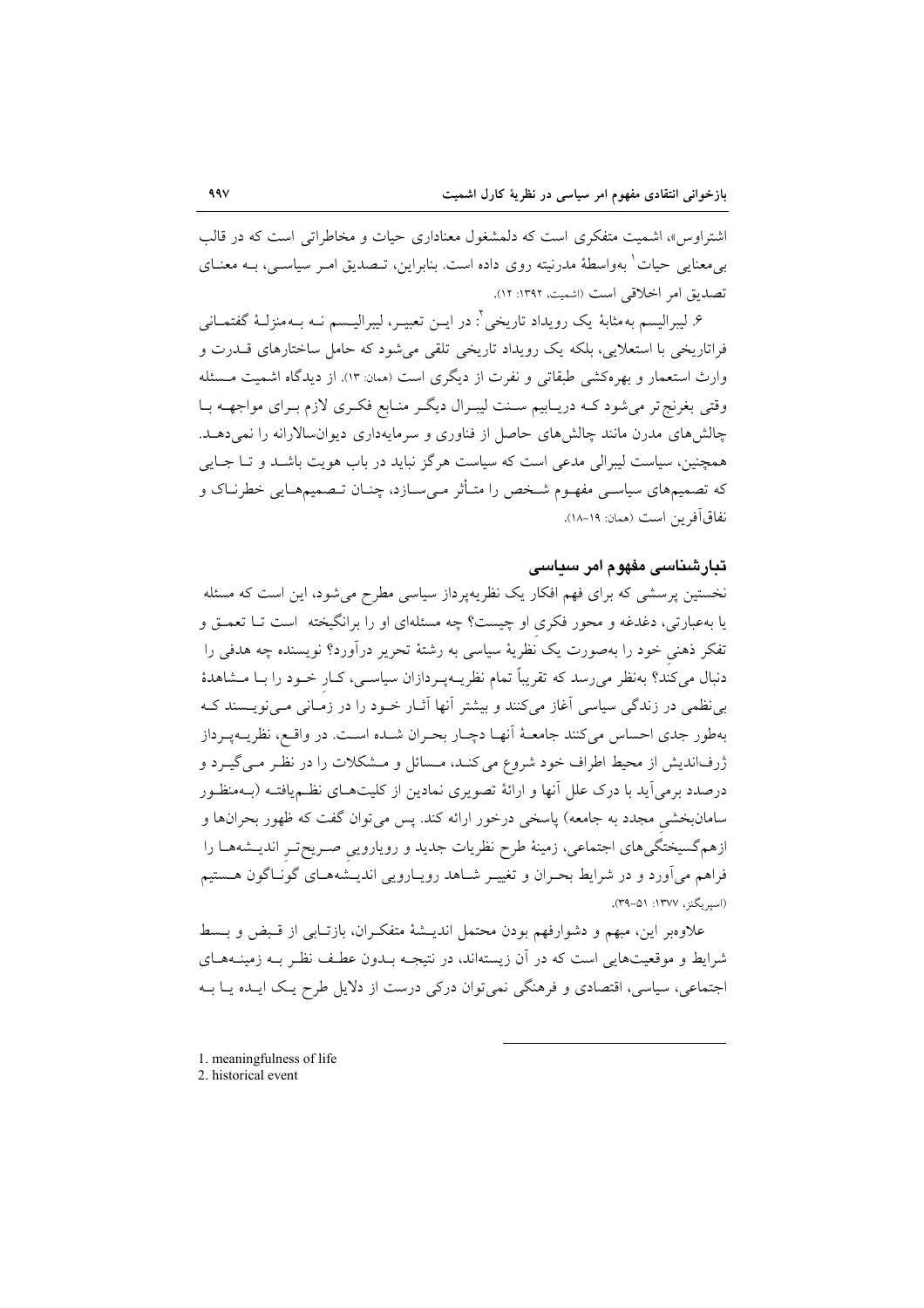تعویق افتادن ایدهای دیگر را درک کرد. اشتراوس در کتـاب *شـکنجه و هنـر نوشـتن* توضـیح می دهد که لازمهٔ فهم مفاهیم و مسائل سیاسی همانا توسل جستن به شیوهٔ «پنهانکاری» است که در آثار مکتوب مندرج است. بدین معنا که شیوهٔ نوشـتن در برخـی از برهــههـای تــاریخی متفاوت است؛ زیرا در زمانهٔ شکنجه و سرکوب شیوهٔ خاصی از نوشـتن تـرویج پیـدا مـیکنـد؛ يعني زيستن در چنين عصري يا حكومتهايي، نه تنهـا منجـر بـه «شـيوهٔ» نوشـتن بـهصـورت خاص، بلكه سبب خلق نوع «ادبيات» خاصي شده است. در نتيجه، فيلسوف يـا نگارنـده بـراي بيان كل حقايق در مورد مفاهيم و نظريهها، مجبور مي شود تا بهصورتي خـاص، بـين خطـوط بنویسد. ازاین رو، اصطلاحی که اشتراوس برای توصیف ایـن روششناسـی اسـتفاده مـیکنـد، همانا «esoteric» در برابر «exoteric» است. اصطلاح اولی برای اشتراوس، بــر دو معنــای توأمــان دلالت دارد: یکی نوشتن بین خطوط یا «پنهاننویسی» و دیگری، نوشتن بـرای افـراد خـاص؛ یعنی مخاطب «خاص» است. درحالی که اصطلاح دومی بـر «اَشکارنویـسی» و مخاطـب «عـام» دلالت دارد (عبدالهپور چناری، ۱۳۹۲).

از این منظر می توان گفت، جنگ جهانی اول نقشی تعیین کنندهای در شکل گیـری برداشـت اشمیت از امر سیاسی داشت. «تا قبل از جنگ ذهـن و جـان او تحـت تـأثیر سـیطرهٔ کلیـسای کاتولیک بود و جانبدار ساختبندی نوکانتی دولت کـه بـا اندیـشههـای مـذهبی|ش سـازگاری داشت. او باور داشت که کلیسا موجودیت معنوی جهانشمول و بی بدیلی است و آن را منبعـی موثق برای تمیز [تمییز] حق از ناحق بهشمار میآورد. بنابراین، بـرای اشـمیت حـق بـر دولـت تقدم داشت و هدف دولت را تحقق بخشیدن حق میدانست... واقعیتهای جنگ جهـانی اول ذهنیت تجریدی نوکانتی را که بر جهانبینی اشمیت حـاکم بـود فـرو ریخـت و او را بـهسـوی واقع بینی سیاسی عریان رهنمون ساخت. درحالی که در نظر اشمیت نوکانتی دولت بر پایـهٔ حـق اعمال حاکمیت میکرد، اشمیت واقع گرا، اساس حاکمیت دولت را احتمال دائمی وجود منازعه مي دانست» (اشميت، ١٣٩٠: ٣٠). بنابراين، دولت مقدم بر حق و تحقق عالى ترين شكل هستى است و مبتنی بر این ایده است که «اقتدار قانون را می سازد، نه حقیقت».

«جرج اُرول» در توصيف شرايط آلمان بين دو جنگ و گسترش نوعي تاليتاريــسم سياســي .<br>نوشت: «این عصر، عصر نقد و سـنجش نیـست. عـصر جانبـداری و سرسـیردگی اسـت، نــه بی طرفی؛ … سیاست به وسیع ترین معنا بهنحوی بی سابقه به ادبیات هجوم برده است، و این امر ما را از کشمکشی که همواره بین فرد و جمع جریان دارد، آگاهتر کرده است. ماهیـت خطـری که در اَیندهٔ نزدیک ادبیات را تهدید میکند، هنگامی اَشکار مـیشـود کـه کـسی بـه بررسـی دشواری نقد صادقانه و بدون پیشداوری در عصری مانند روزگار مـا بیـردازد. مـا در عـصری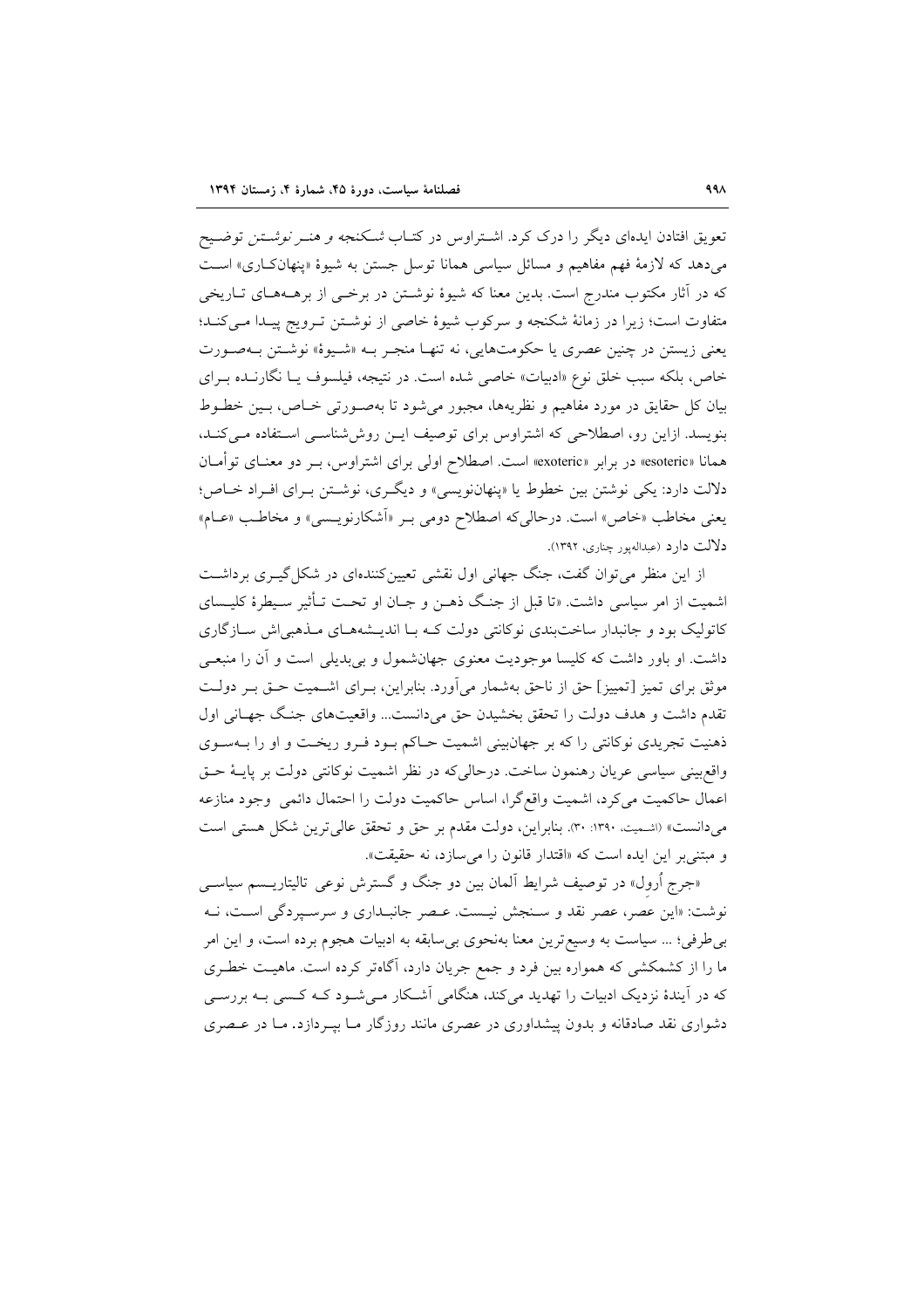زندگی می کنیم که فرد مستقل کمکم دیگر وجود ندارد یا شاید باید گفت برای فرد حتی پندار مستقل بودن دیگر وجود ندارد» (اُرول. ۱۳۹۰: ۱۲).

اگر تفسیر «تریسی بی. استرانگ» ٰ را بیذیریم که هدف اشمیت از همکاری با رژیم نازی در آلمان را مواجهه با تهدیداتی میداند که هویت آلمانی را تهدید می کرد (استرانگ در: اشمیت، ۱۳۹۲: ١٧)، مي توان بحث تمايز دوست – دشمن را به مثابهٔ دال مركزي امر سياسي در گفتمــان فكــرى اشميت دانست. تمايز دوست– دشمن بهعنوان يک پيشفر ض شـبهاسـتعلايي ` درون.مايــهٔ امـر سیاسی را مشخص می کند که بر پایهٔ آن وجود واقعی یک دشـمن و همزیـستی بـا موجودیـت سیاسی دیگر پیشفرض گرفته می شود (اشـمیت، ۱۳۹۲: ۲۵ و ۷۷). در واقع، دشمن معیـار سـادهٔ امـر سیاسی و آنچه آن را می سازد، است که در حوزهٔ اخلاق تمایز بین خیر و شر و در اقتصاد بـین سود و زيان چنين معيارهايي براي تعريـف وجـود دارد (ممـان: ۵۵). بنـابراين، تمـايز دوسـت و دشمن تعین بخش وجود یک ملت است و اگر ملتی دیگـر تـوان یـا ارادهٔ برسـاختن دوسـت و دشمن را برای خود نداشته باشد یا با اعلام دوستی با کل دنیا، خلع سلاح داوطلبانه را بیـذیرد، از وجود سیاسی خود دست شسته است. اگر مردمی توان یا خواست حفاظت از خـود را در سپهر سیاست نداشته باشند، به این معنا نیست که سپهر سیاسی از میان مـیرود، بلکـه مردمـان ضعیف محو می شوند و آنگاه مردمانی سر بر میآورند که تن به آزمونهای جدید می دهند و به حکم انی سیاسی دست می بایند (اشمیت، ۱۳۹۲: ۷۵– ۷۴).

دشمن در اینجا، نه برآمده از کینـه یـا خـصومتی شخـصی، بلکـه دارای مفهـومی عمـومی (دشمن ما) و در اشاره به یک جماعت رزمنده از مردمان در مقابـل جمــاعتی دیگــر اســت. در مفهوم سیاسی، دشمن خصوصی معنا ندارد و مفهوم دوست و دشمن در کتابهای مقـدس را نباید با این سنخ از دشمنی اشتباه گرفت. دشمن صرفاً یک دشـمن عمـومی و در روشــنتـرین معنا در رابطه با ملتي ديگر است و از اين جهت بر خــلاف دشــمن خــصوصى مـنعكس2ننــدهٔ «hostis» بوده واجد معنایی سیاسی است (اشمیت، ۱۳۹۲: ۱۵ و ۵۷). البته مفهوم جنگ – بــه تعبیــری که از اندیشههای افلاطون وام گرفته شـد– نـاظر بـر مفهـومی انـضمامی و وجـودی و بیـانگر رویارویی دو ملت متمایز (مثلاً هلنی ها و بربرها) است. در نتیجه، هنگامی گروهبندی دوسـت– دشمن داخلی باشد، صحبت از خودزنی سیاسی و جنگ داخلی است و بهواسطهٔ قوی تر بـودن نیروهای رقیب و توانایی بازداشتن دولت از اعلام جنگ با آنها، دیگر نمبی تـوان از موجودیـت

<sup>1.</sup> Tracy B. Strong

<sup>2.</sup> quasitranscendental presupposition

۳. هرچند نگارنده بر خلاف بسیاری افراد، به اینهمانی نظری دستگاههای فکری مختلف و تقلیل آنها به یکدیگر قائل نیست، اما بهنظر میرسد بحثهای اشمیت در این قسمت نسبتهایی قابل مقایسه بااندیشهٔ ابن خلدون دارد.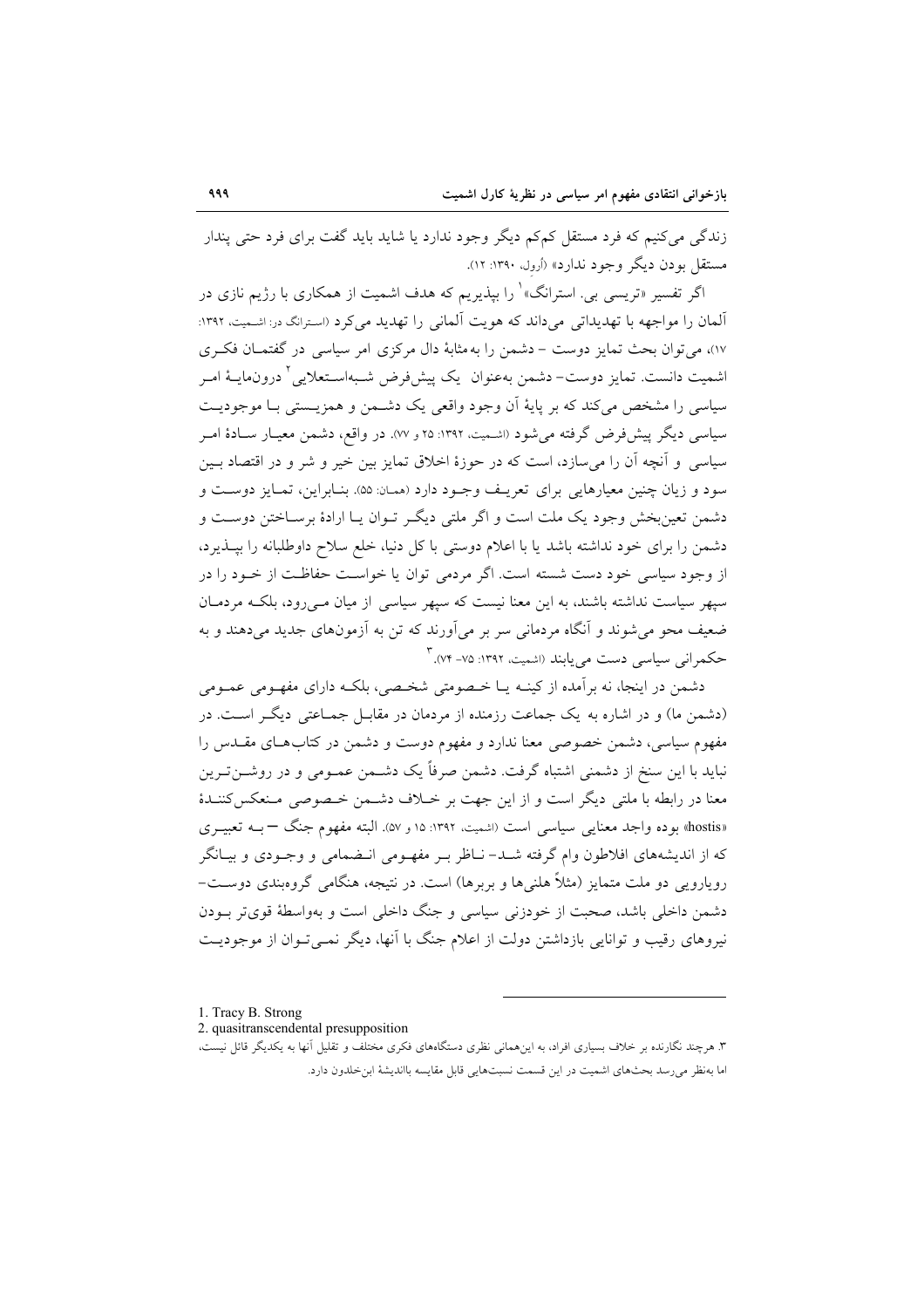سیاسی یکپارچه سخن گفت (همان: ۵۸-۵۶ ۶۶ و ۱۰۵). جورج شواب با تمایز قائـل شــدن بــین دو مفهوم خصم/ رقيب (foe) – بهمثابهٔ امري شخصي- و دشمن (enemy) مي نويسد:

«دگردیسی مفهوم خصم (foe) به نفع دشمن عمومی است، که این یعنی مقید کردن جنگ به قوانین و مقررات مشخص و مورد توافق؛ بنابراین، احـساس نفـرت شخـصی – آنچنــانکـه در هنگامهٔ تسلط ایدئولوژی بر سیاست، عنان گسیخته است—فروکش کرد» (شواب، در: اشـمیت، ۱۳۹۲:  $(\Upsilon)$ 

بنابراین، دشمن سیاسی حادترین و شدیدترین دشمن است و هر دشـمن عینـی هرچــه بـه نهايي ترين نقطهٔ منازعه نزديک تر مي شود، سياسي تر مـي شـود. گـروهبنــدي دوسـت – دشــمن بهعنوان واقعیتی انضمامی – نه انتزاعی یا هنجاری که آن را مربوط به دوران بربریت بدانــد یــا آرزوی رفع آن را داشته باشد- معنا می یابد. در این چارچوب، «یـک جماعـت مـذهبی کـه بـه جنگ علیه اعضای یک جماعت مـذهبی دیگـر مبـادرت مـی ورزد یـا وارد جنـگ۱مـای دیگـر میشود، دیگر بیش از یک جماعت مذهبی است؛ یک موجودیت سیاسـی اسـت» (اشـمیت، ۱۳۹۲: ۶۳). حتی در این تعبیر، مفاهیمی مانند طبقه که در نگاه نخـست، اقتـصادی بــهنظـر مــی(ســند، ماهيتي سياسي مي يابند، زيـرا در هنگامـهٔ برخـورد بـا طبقـهٔ رقيـب بـهعنـوان دشـمن واقعـي، ضرورتها، گرایشها و توافقهای سیاسی خاصی اهمیت می یابند (اشمیت، ۱۳۹۲: ۶۴). ایــن تلقــی جمع گرایانه از دشمن در مقابل ایدهٔ جنگ منفرد (فرد با فرد) در وضع طبیعی هابز قرار می گیرد. درحالی که وضع طبیعی هابز جنگ «فرد» علیه فرد بود، برای اشـمیت جنـگ «کلیـتهـا» علیـه کلیتها در قالب دولت –ملت با گرایش دوست و دشمن است. در ثانی، وضع طبیعـی هــابز بهوسيلة قرارداد پايان مى پذيرد؛ درحالىكه اشميت خواهان حفظ چنين وضعى، يعنى حفظ امـر سیاسی می شود (عبدالهپور چناری، ۱۳۹۲).

جوهر امر سیاسی در بستر یک ستیزهگری (دشمن) عینی نهفته است و حتی اگـر در جـایی كه آگاهي از وضع اضطراري به كل از دست رفتـه اسـت، هنـوز در زبـان عمـومي - از طريـق مفاهیم، تصاویر و واژگان مجادلهبرانگیز سیاسی-متجلبی است. دشمن در ایـن تعبیـر، یـک دیگری یا یک غریبه و به لحاظ وجودی چیزی متفاوت و بیگانه و بیـانگر تمـایز آنتاگونیــستی است که بهرغم امکان مبادله با آن، در موارد اضطراری ِ منازعه با آن ممکن اسـت (شـمیت، ۱۳۹۲: ۵۸- ۵۶). البته هنگامی که جنگ آغاز می شود، امر سیاسی نه در خــود جنــگ، بلکــه در مرجعیــت تصمیم گیری و ارزیابی دقیق شیوهٔ رفتار ممکن، اعلام جنگ و توانایی تفکیک دوست و دشمن و آمادگی برای مردن و کشتن بی درنگ دشمنان و در شکل حکم مـرگ و زنــدگی (بــه معنــای اگزیستانسیل ٔ یا وجودی) محوریت دارد. جنگ، قواعد روانشناسانه و نظـامی خـاص خـود را

1. Existancial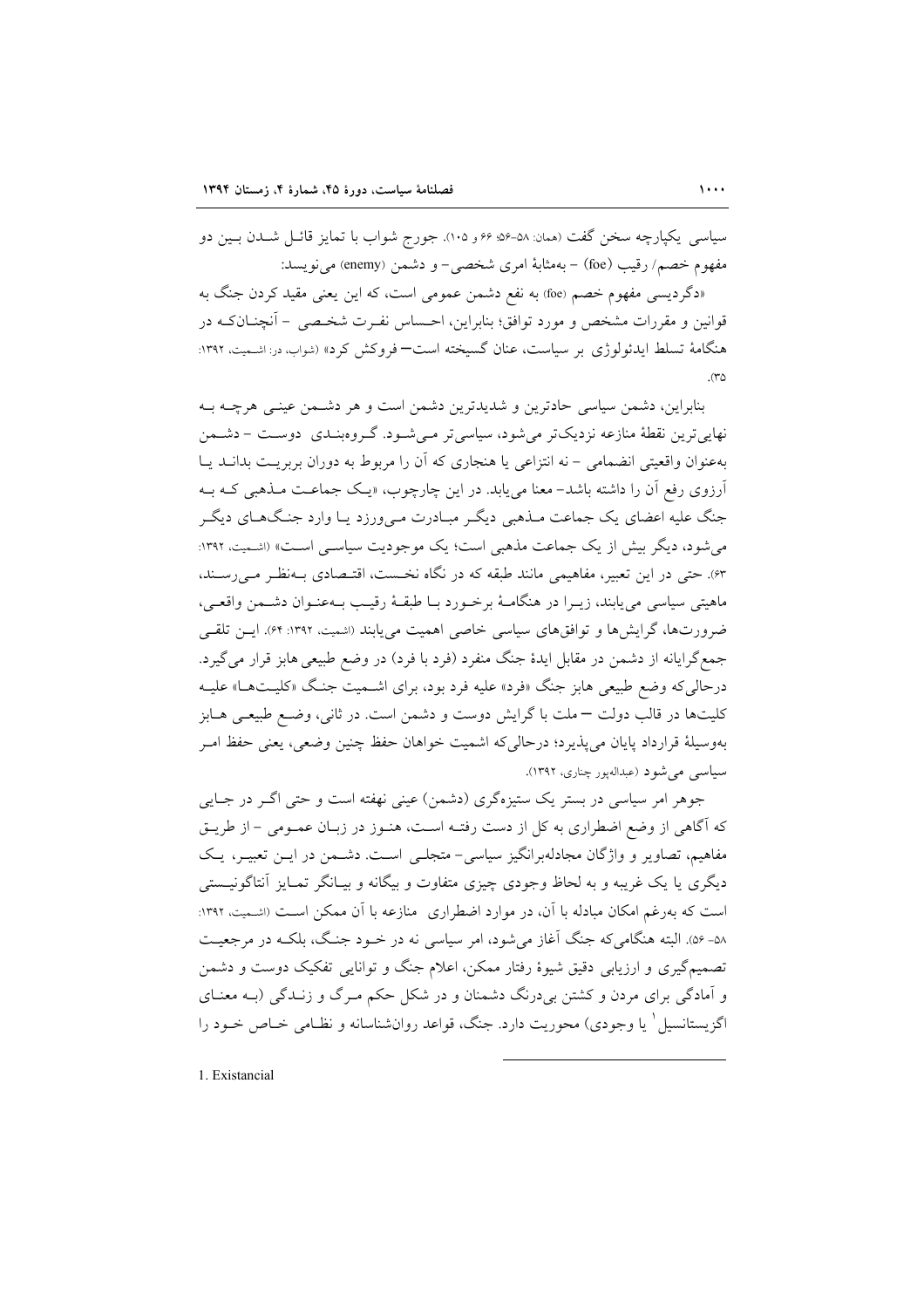دارد و بهواسطهٔ توقف قانون و حقوق و شکل گیری نبردی خـارج از قـانون و حقـوق، قــدرت سلاحها به آن جهت مي دهد (اشميت، ١٣٩٢: ۶٣: ٧٢-٧١).

این نوع نگرش که برآمده از ضرورتهای سیاسی در قالب توانمندسازی دولت وایمـار و حمایت از نظام ریاستی با هدف کسب اختیارات تعیین کننده در تصمیمگیری بود، موجب شـد اشمیت بین سیاست و امر سیاسی تمایز قائل شـود و مفهـوم امـر سیاسـی را بـهعنـوان نـشانهٔ شکل گیری یک پارادایم جدید ادراکی مورد توجـه قـرار دهـد. جـورج شـواب در ایـن زمینـه می نویسد: «با آنکه دولت و سیاست در دولت کلاسیک اروپایی، پیونـدی ناگسـستنی داشـتند، اشميت اخيراً متذكر شد كه وجههٔ كلاسيک دولت، با اُفول انحصار آن بر سياسـت فروياشـيد... از اینجا حد جدیدی از تأمل در زمینهٔ اندیشهٔ نظری حاصل آمد. حریفان تازه تبدیل بــه هــستهٔ كل مجموعهٔ سياسي شدند» (همان: ٣٩). اشميت خواسـتار احيـاي مفهـومي از دولـت – بــهمثابـهٔ مفهومی قرین با امر سیاسی-است که بهمثابهٔ یک تسلسل ساختاری نامحـدود عمـل کنـد و در چارچوب صلاحیتهای حقوقی، صاحب انحصار بر سیاست باشد و هماننـد لویاتـان هـابزی، بهعنوان نیرویی پایدار و مشخص بر فراز جامعه بایستد نه آنکه جامعه و سیاست در هم رخنـه كنند يا سياست به نفع جامعه محدود شود. اشميت در تحليلي دقيق تاريخي – جامعــهشـناختي دربارهٔ روند افول نقش دولت می نویسد:

«روند را مي توان از دولت مطلقهٔ قرن هجدهم به دولت بي طرف (غير مداخلهجـو) قرن نوزدهم و سپس دولت تامّهٔ قرن بیستم ترسیم کـرد. دموکراسـی بایـد بـساط همـهٔ تمایزات نمونهوار و غیرسیاسیسازیهای خاص قرن نوزدهم لیبرالی را برچینـد، حتـی همهٔ آن برابر – نهادها [مذهبی، فرهنگی، اقتصادی، حقوقی و علمی بهعنوان برابـر نهـاد دولت] و تقسیم بندی های قرن نوزدهم مربوط به تضاد دولت –اجتماع (= سیاسـی در برابر اجتماعی) را...» (اشمیت، ۱۳۹۲: ۵۲).

بنابراین، اشمیت درصدد رسیدن به راهحلی منطقی برای متوقف کردن روند تجزیـهٔ دولـت در آلمان و نقد شالودههای فکری تکثرگرایی در اندیشههای هارول1 لاسکی و جـی. دی. اچ. کول ٰ بود، زیرا تکثرگرایی مبتنی بر انکار حاکمیت موجودیت سیاســی و دربرگیرنــدۀ ایــن بــاور است که فرد در انجمنها و تشکلهای بسیاری عـضویت دارد و هـیچیـک از ایـن انجمـنهـا نمی تواند تعیینکننده و حاکم نهایی باشد. به عکس، هر یک از ایــن آنهـا در حــوزهای خــاص قدرتمندترین هستند و در نتیجه نزاع بین وفاداریهای به این تشکلها همیشگی است. دولت بهسادگی به انجمنی تبدیل میشود که با انجمنهای دیگر در رقابت است و حاصل چیـزی نیست جز خدمتی فسخپذیر برای افراد و انجمنهای آزاد آنها. واضح است که چنـین آمـوزهای

1. G. D. H. Cole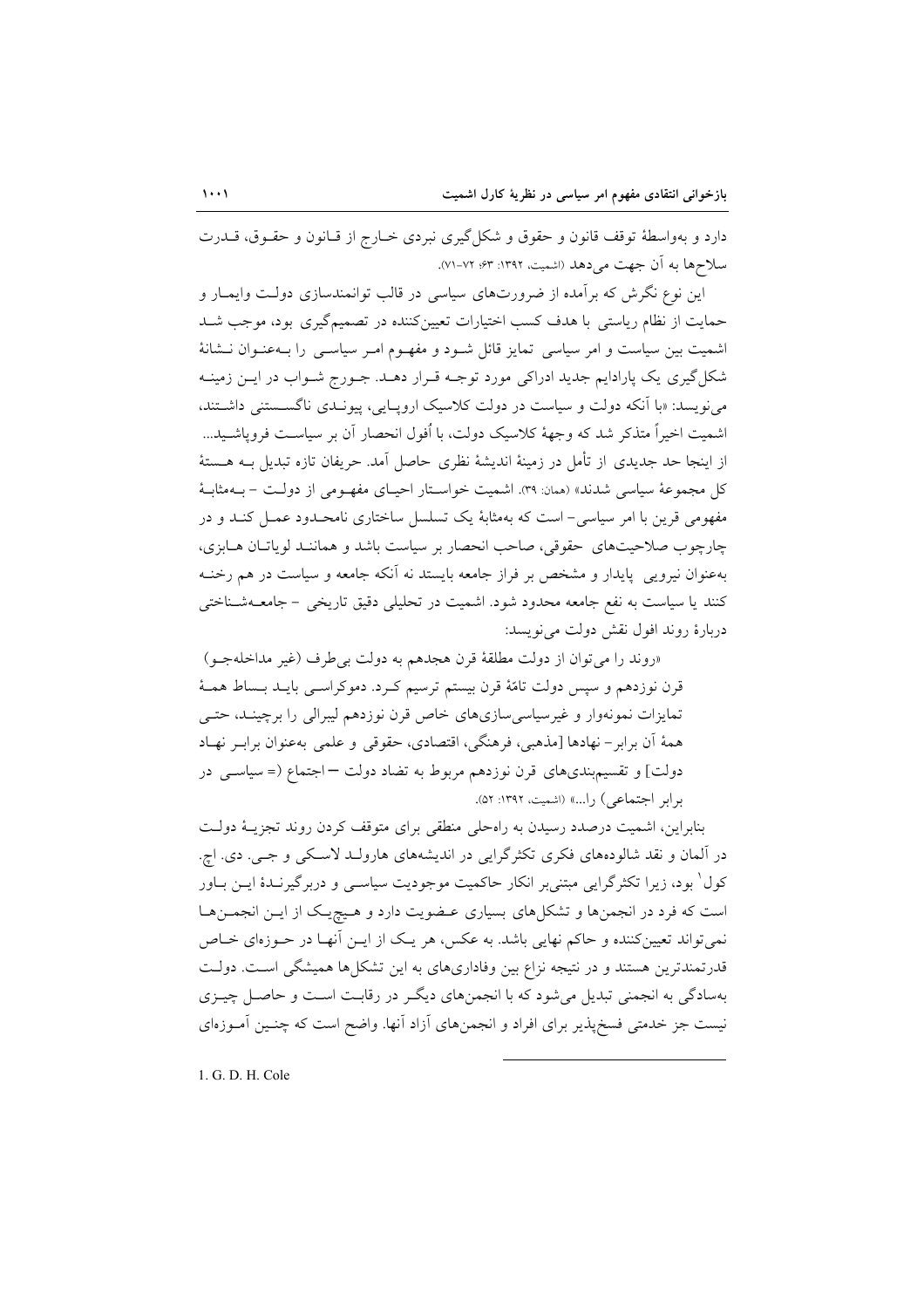موجب تحليل رفتن جايگاه دولت در مقام والاترين و مهمترين موجوديت مي شود. دولت بايــد منعکس کنندهٔ «موجودیت یگانهٔ یک ملت» و چیزی متفاوت و یگانــه باشــد کــه در برابـر ســایر انجمنها نقشی تعیینکننده دارد و هر گاه این این موجودیت از بین بـرود، امـر سیاسـی محـو می شود. هرچند امر سیاسی از موضعی متفـاوت، پیامـدهای تکثر گرایانــه دارد و در درون یـک اجتماع، گروهبندیهای فرودستتر یا کماهمیتتر سیاسی می توانند وجود داشته باشـند. یک اجتماع مذهبی، یک کلیسا میتواند عضوی از اعضای خود را قـانع کنـد کــه در راه عقیــدهاش شهید شود. لیکن تنها برای رستگاری خود او و نه بـرای اجتمـاع مـذهبی اش در مقـام قــدرتی زمینی، چراکه در غیر این صورت این امر دلالت بر بعدی سیاسی می کند و شاهد آن جنگهای مذهبي و صليبي است.

دولت به روایت اشمیتی کلمــه، بر آمــده از اندیــشههــایی اســت کــه پــیش از ایــن پــاکوب بوكهارت، فريدريش ويلهلم هگل، رودلف اشمند' و آلبرت هاينل ساخته و يرداخته كـردهانــد. دولتی که به لحاظ کیفی (در برابر عددگرایی کمی دموکراسی لیبرال)، متمایز از جامعه و بـالاتر از آن است. رخنه کردن جامعه و سیاست در هم و دولتی شدن مـسائل اجتمـاعی و بـرعکس، نشانهٔ نوعی مغالطه است که حتی دموکراسی در این چارچوب، معنایی منفی به خود مـی گیــرد كه ناظر بر مخدوش شدن مرزهاي دولت و جامعه و تحديد حدود دولت است (ممـان: ٥٣-٥١). این گونه است که اشمیت متأثر از روایت اشمند اشاره میکند که دولت باید دست به کار شـود و بساط غیرسیاسی سازی قرن نوزدهمی و بهویژه اصل استقلال اقتصاد از دولت را برچینـد. بـه تعبیر گئورگ شواّب، «همین که وایمار به میزانی از ثبات دست یابـد، عـزمهـا بایــد بــر ایجــاد نظمی قانونی جزم شود که یک بار برای همیشه جامعهٔ مدنی را از شرّ نیروهای سیاسی ای که با انحصار دولت بر سیاست مخالفت می ورزند، خلاص کند» (اشمیت، ۱۳۹۰: ۳۹).

اشمیت، نقطهٔ اوج سیاست را لحظاتی ً میداند که در آن دشمن بـهصـورت کـاملاً روشـن، دشمن بهشمار میرود. در این تعبیـر کــه متــأثر از روایــت کــوژوی ٔ از هگــل اســت، شــناخت انضمامی دشمن در مقام دشمن از یک سو، و پیریزی هویت خـود از سـوی دیگـر، دو جـزء اصلی امر سیاسی اند (اشمیت، ۱۳۹۲: ۱۵). دیگری در اینجا بهمثابهٔ شرط اساسی بـرای بـودن «مـن» است که ضرورت دارد از طرف دیگری به رسمیت شناخته شود. مفهوم «هویـتیبایی» کـه بـه فرایندی که طی آن هویت ساختبندی می شود اشاره دارد، نشان می دهد که چگونه هویت در و از طريق تفاوت شكل مي گيرد، قوام مي يابد و در همان حال بهوسيلهٔ تفاوت بـه مـسئله بــدل می شود. در واقع، هویتهای اجتماعی از درون فرایند دوسویهٔ شـناخت متقابـل کـه اغلـب در

- 1. Roudolf Smend
- 2. Alexandre Kojève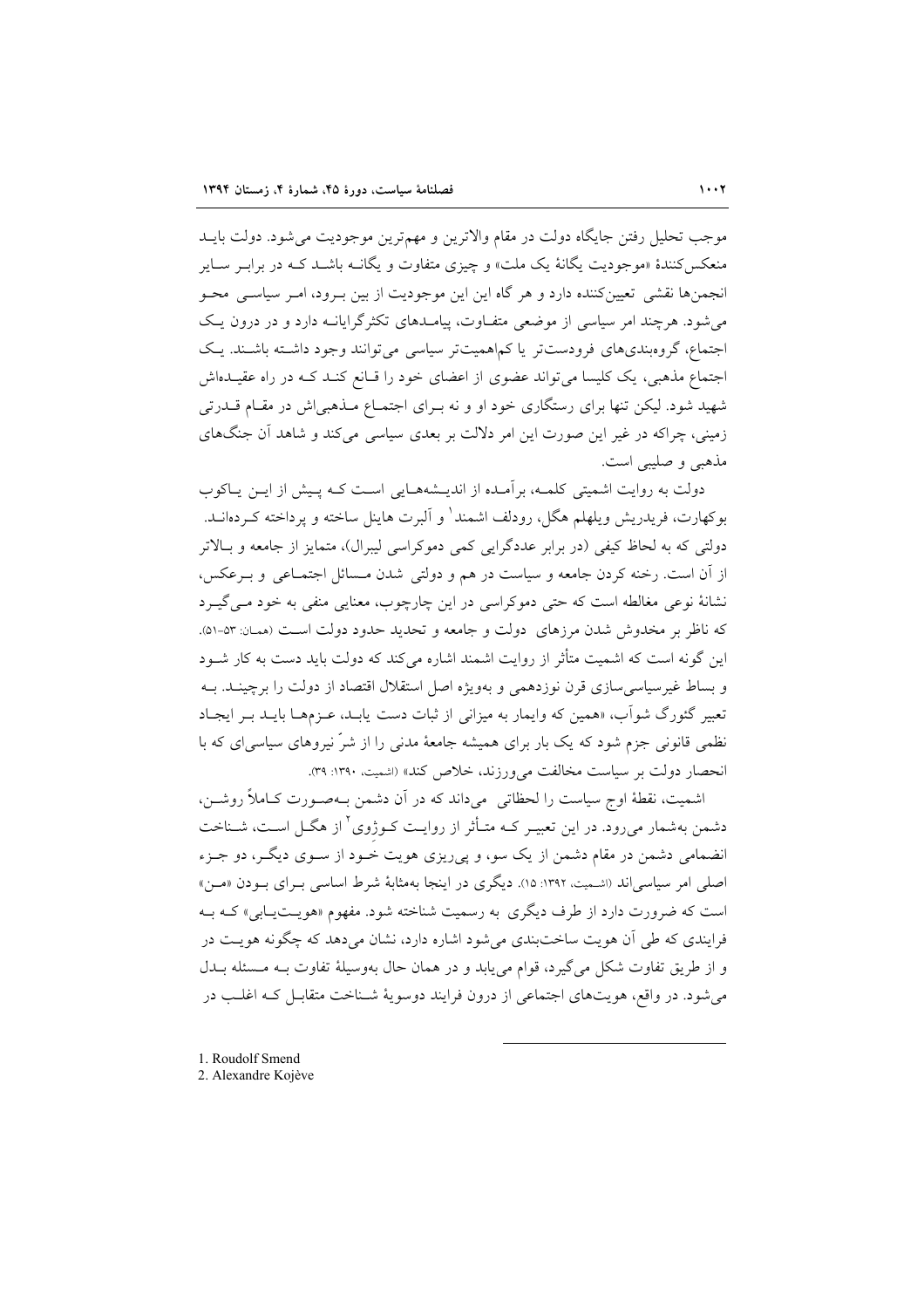موقعیتهای اجتماعی ریشه دارند، سر بر می آورند. خودآگاهی ممکــن نیــست تنهــا و مجــزا و «در خود»<sup>(</sup> باشد، بلکه نیازمند نوعی تقابل و آگاهی از خویشتن دیگری است (سینگر، ۱۳۷۹: ۱۱۴). تعیین هویت همواره براسـاس مناسـبات مبتنـی.بـر تفـاوت صـورت مـی پــذیرد. بــهزعــم وی، هویت پایی به مثابهٔ فرایندی است که هـر کـس خـود را از طریـق دیگـری در حیطـهٔ مناسـبات اجتماعی و در پرتو بازی تفاوت و تشابه در مناسبات خود- دیگری تعریف می کند :Fass 1995) (9-10. بنابراین، «دیگران به این اکتفا نمی کنند که هویت ما را درک کننـد، بلکـه در عـین حـال بهطور فعالانهای آن را می سازند» (جنکینز، ۱۳۸۱: ۱۵۶).

نتيجه آنكه، مفاهيم دوست و دشمن وقتي معناي واقعي خود را مي يابند كه بر امكان كــشته شدن انسانها و نفي وجودي دشمن دلالت كنند. البته اين به معنـاي رايــج، طبيعـي يــا آرمــاني بودن جنگ نیست، بلکه تا زمانی که مفهوم دشمن اعتبار دارد، جنگ نیــز بایــد امکــانی واقعــی باشد. جنگ وایسین امکان و بهمثابهٔ وضعی اضطراری در شرایط استثنا پدید می آیـد و بــهمثابــهٔ فاش كنندهٔ امر سیاسی از طریق تمایز دوست- دشمن، حیات انسانی تنش خاص سیاسی خـود را پیدا می کند. اشمیت با نقد دیدگاههای کانت و طرفداران صلح دائم، آن را نوعی «خودفریبی» (همان: ٧٨) دانسته و مي نويسد: «دنيايي كه امكان جنگ بهكلي از آن رخت بربسته است، يعني یک جهان به تمامی در صلح و صفا، جهانی بدون تمایز دوست و دشـمن و ازایـنررو جهـانی بدون سیاست خواهد بود. قابل درک است که چنـان جهـانی دربرگیرنـدهٔ چــه برابـر – نهادهـا، تضادها، رقابتها و دسیسهچینیهای جالب از هـر سـنخ خواهـد بـود، ولـی دیگـر برابرنهـاد معناداری وجود ندارد که به موجب آن، نیاز به ف1ا کـردن جـان، خــونریزی مــشروع و کــشتن انسانهای دیگر باشد» (اشمیت، ۱۳۹۲: ۶۲-۶۱). به ای اشـمیت نئوکـانتی، دولـت بـهواسـطهٔ حـق، حکومت می کرد، در تلقی اشمیتِ هابزی، واقعیت منازعهبار امـر سیاسـی در قالـب دوسـت-دشمن ترسیم می شد و اما برای اشمیتِ هگل گرا، دولـت بـهواسـطهٔ امکـان کـشمکش و سـتیز دائمی حکومت میکرد و مقدم بر حق بود. این یعنی بر شانهٔ کانـت، هــابز و هگــل ایــستادن و نادیدهها را یک جا دیدن!

# وضعت اضطرار و امر استثنا ً

«امر استثنا أن چيزي است كه نمي تواند [در قانون] گنجانده شود».

اشمیت در کتاب *دیکتاتوری (*۱۹۲۱) تـاریخ نهادهـا را از امپراتـوری روم تـا «دیکتـاتوری یرولتاریای اتحاد جماهیر شوروی» به تصویر میکشد و در خلال آن با موشکافی تمـام تـلاش

<sup>3.</sup> In itself 1. State of Exception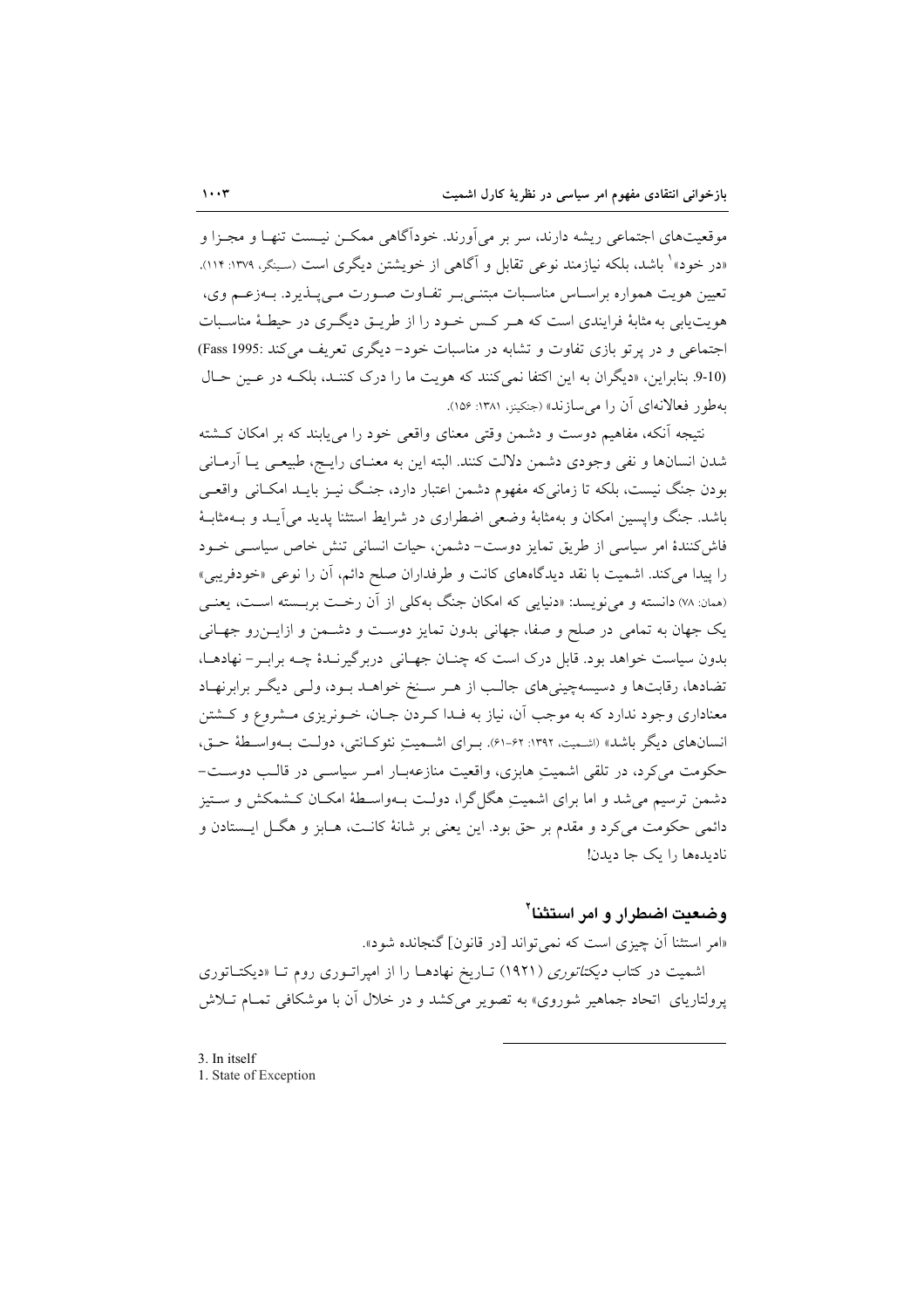دارد مشروعیت مفهومی دیکتاتوری را بهعنوان یک فصل الخطاب غایی (اشمیت، ۱۳۹۰: ۳۳) اعباده كند. از حيث تبارشناسي مفهومي، واژهٔ قديمي Justitium در رم باستان منعكس كنندهٔ آن چيــزي است که در دوران مدرن وضعیت استثنایی خوانـده مـیشـود. Justitium در حقـوق رومـی بـه وضعیتی گفته می شد که متعاقب مرگ یادشاه اعلام می شد، یعنی در فاصلهٔ زمـانی بـین مـرگ یادشاه قدیم و تاج گذاری شاه جدید که احتمـال نابـسامانی و خطر اَشــوب و اَشــفتگی وجــود داشت؛ همچنین در دورهای که قلمرو حاکمیت مورد تاخت و تاز قرار مـیگرفـت یـا احتمـال تجاوز و تهاجم دشمن وجود داشت. Justitium کمکم در اواخر امیراتوری رم به معنای توانایی شهریار در تعلیق یا کاربست دلبخواهی قوانین بهمنظـور حفـظ امپراتـوری در برابـر خطرهـای احتمالی بهکار گرفته شد (کیانیور، ۱۳۸۸: ۴۶).

اشمیت در مستندسازی ایدهٔ حاکمیت و امـر اسـتثنا بــه اندیــشههــای «ژان بــدن»<sup>۱</sup> (۱۵۹۶– ۱۵۳۰) اشاره می کند. بهزعم او، بدن در فصل دهم از کتاب اول جمهوری، ارتبـاط بـین مفهـوم حاکمیت (قدرت دائمی و مطلق جمهوری) و استثنا را شناسایی و این پرسش را مطـرح کـرده است: یک حاکم تا چه حد مقید به قوانین است و تا چـه حـد در مقابـل امـلاک و دارایـی هـا مسئولیت دارد؟ بدن بر پایهٔ حقوق طبیعی، مسئولیت شهریار در مقابل املاک و دارایی هـا را تـا جایی میداند که بتواند به عهد خود در جهت رعایت نفع عمـوم وفـا کنـد. امـا در وضـعیت اضطرار شرایط بهگونهای دیگر تعریف می شود و پیوند تعهدات از قوانین طبیعی قطع می شـود و در نهایت این حاکم است که بر پایهٔ الزامات موقعیتی، زمانی و انـسانی تـصمیم مـیگیـرد و می تواند قوانینی را تغییر دهد یا به حالت تعلیق درآورد (اشمیت، ۱۳۹۰: ۵۲-۵۱).

پرسشهای هدفمند اشمیت برای ارائهٔ تعبیری حقوقی از امر استثنا چنین است: کدام مقام حکومتی واجد صلاحیت است تا تشخیص دهد که وضعیت استثنایی رخ داده است یـا خیـر؟ چه کسی واجد صلاحیت است تا در صورت وجود امر استثنا، اقـدامات لازم را انجـام دهـد و یگانگی سیاسی را تضمین کند؟ در نهایت چه اقتداری در دولت واجد صلاحیت است تـا بـه این نتیجه برسد که نظم و ثبات دوباره برقرار شده است؟

بهزعم اشميت، در نظريهٔ دولت معاصر گرايش عقلٍگرا و گرايش قانون طبيعي وجــود دارد. گرایش عقل گرا برخلاف قانون طبیعی اضطرار را نادیده می گیرد، زیرا بـه عقیـدۀ عقـل گرایـان، قانون مي تواند استثنا را پيش بيني كند و خود را به حالت تعليق درآورد. با وقــوع انقــلاب كبيــر فرانسه تعریف متفاوتی از مفهوم حاکمیت به میان آمد و آن تعریف از منظر عقل و خردگرایسی بود. اما در مقابل این نظریه اشمیت سؤال میکند قانون این نیرو را از کجا بهدست مـی آورد و چگونه میتواند خود را معلق سازد؟ وی با طرح این پرسش توجه خود را به تنـاقض موجــود

1. Jean Bodin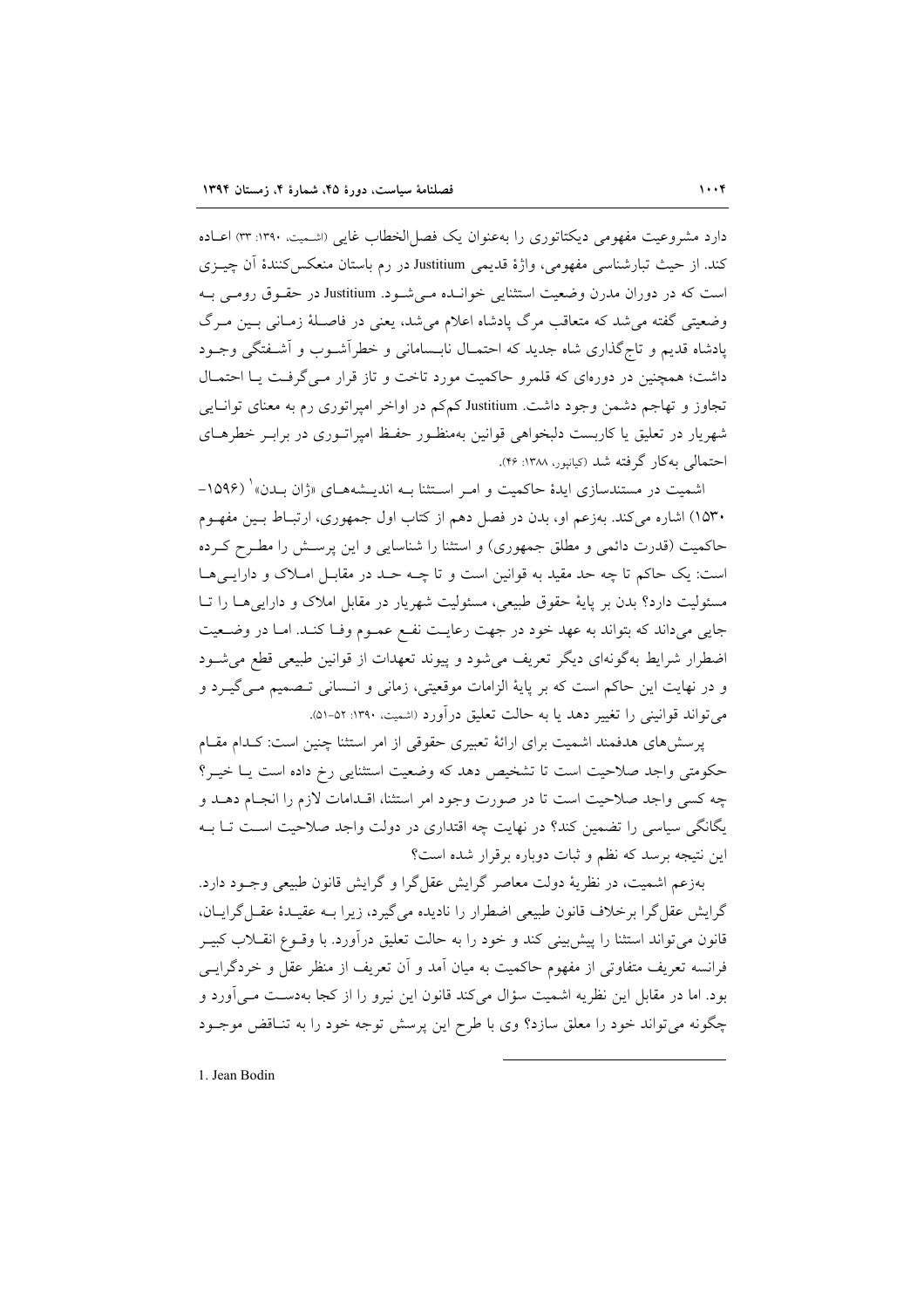بین قاعده و استثنا معطوف می کند و استثنا را ثابتکننـدهٔ همـه چیـز حتّـی قاعـده مـی دانـد و می نویسد: «در اصل، اقتدار نامحدود مشخصهٔ وضعیت استثنایی است که به معنای تعلیق کامـل نظم موجود است. در چنین شرایطی روشن است که دولت می ماند، حال آنکه قانون به محــاق می رود» (اشمیت، ۱۳۹۰: ۵۴). به نظر اشمیت و برخلاف ادعاهای پوزیتیویسم حقوقی، تا جایی که یای قبانون در میبان است، گریبزی از فبراروی قبانون از خبویش نیست. قبانون نمبی توانید مشروعیتش را از خود اخذ کند و همواره نیازمند ارجاع به چیزی بیرون از خویش است.

چنانکه پیش از این گفته شـد، اشـمیت متـأثر از تجـارب رخداده در دوران پـس از جنـگ جهانی اول و براسـاس نـوعی ادراک واقـع گـرا، اقتـدار را بنيـان و موجـد قـانون مـی دانـد نـه حقیقت. بنابراین، سیاست چیزی نیست مگر تـصمیمگیـری مقتدرانـهٔ فـرد حـاکم در وضـعیت استثنایی و کنش ترسیم یک مرز در فضای استثنایی برخاسته از تعلیق هر گونه قانون بـه قـصد مشخص کردن قلمرو حاکمیت و ایجاد تمایز بین دوست و دشمن. وضعیت استثنا شـامل همـه گونه اغتشاش و ناآرامی سیاسی و اقتصادی جدی است کـه مهـار آن مـستلزم دسـت زدن بـه اقدامات فوقالعاده است. از این منظر، با توجه به ذاتی بودن منازعه و بروز وضعیت اضـطرار و ناپایداری در سیاست، ضرورت تشخیص وضعیت استثنایی برای جلوگیری از بـههـمریختگـی قواعد حقوقی و هنگامیکه نظام قانونی پاسخی برای حل این وضعیت نـدارد، حیـاتی اسـت. زیرا «تصمیم در باب استثنا تصمیم به معنای درست کلمه است؛ به ایــن دلیــل کــه یــک قاعــدهٔ کلی، که قاعدهٔ معمولی قانونی ارائه میدهد، هرگز نمی تواند در برگیرندهٔ کل یک استثنا باشـد. بنابراین، نمیتوان این تصمیم را که استثنای واقعی وجـود دارد کــاملاً از ایــن هنجـار [قاعــده] استخراج کرد» (اشمیت، ۱۳۹۰: ۲۹). وضعیت استثنا رابطهای بنیادی اما پنهان را بین قانون و غیباب اّن بنا مي نهـد. ايــن وضـعيت، يـك خــلأ اسـت و ايــن فــضاي تهــي بــه نظـام قــانوني شـكل میدهد. وضعیت استثنا چیزی همچون یک مثال است، امری نمونه، و از نظـر تـاریخ پدیــدهای یگانه. همانطور که «زندانسراسربین» panopticon برای فوکو یک اسـتثنا بـود، «هوموســاکر» ْ، «مو زل0مان» ٌ یا «وضعیت استثنا» نیز برای من به همین منوال است (راولف، ۱۳۹۲).

۱. عنوان کتابی از آگامبن است با نام کامل «هوموساکر: قدرت خودکامه و حیات محض». هوموساکر اصطلاحی است برگرفته از قوانین روم باستان. این اصطلاح به انسانی اشاره دارد که نمی توان او را بهشکلی آیینی قربانی کرد اما می توان بی آنکه جرمی مرتکب شده یا مجرم شناخته شده باشد، وی را به قتل رساند. آگامبن این مفهوم را برای رمزگشایی از مشکلات عمدهٔ سیاسی در قرن بیستم در قالب نازیسم بهکار می برد. Giorgio Agamben, homo sacer, Sovereign power and Bare Life, Stanford University press, 1998, pp.63-67.

Muselmann.۲ : اصطلاحی است که در اردوگاههای کار اجباری نازیها متداول بود و برای قربانیانی بهکار میرفت که از فرط درهم شکستگی روانی، بیماری، گرسنگی و ناتوانی جسمانی قدرت واکنش نشان دادن به محیط پیرامونشان را از دست داده بودند. آگامبن در قالب مفهومی فلسفی Muselmann را همچون موجودی می بیند بین انسانیت و ناانسانیت، موجودی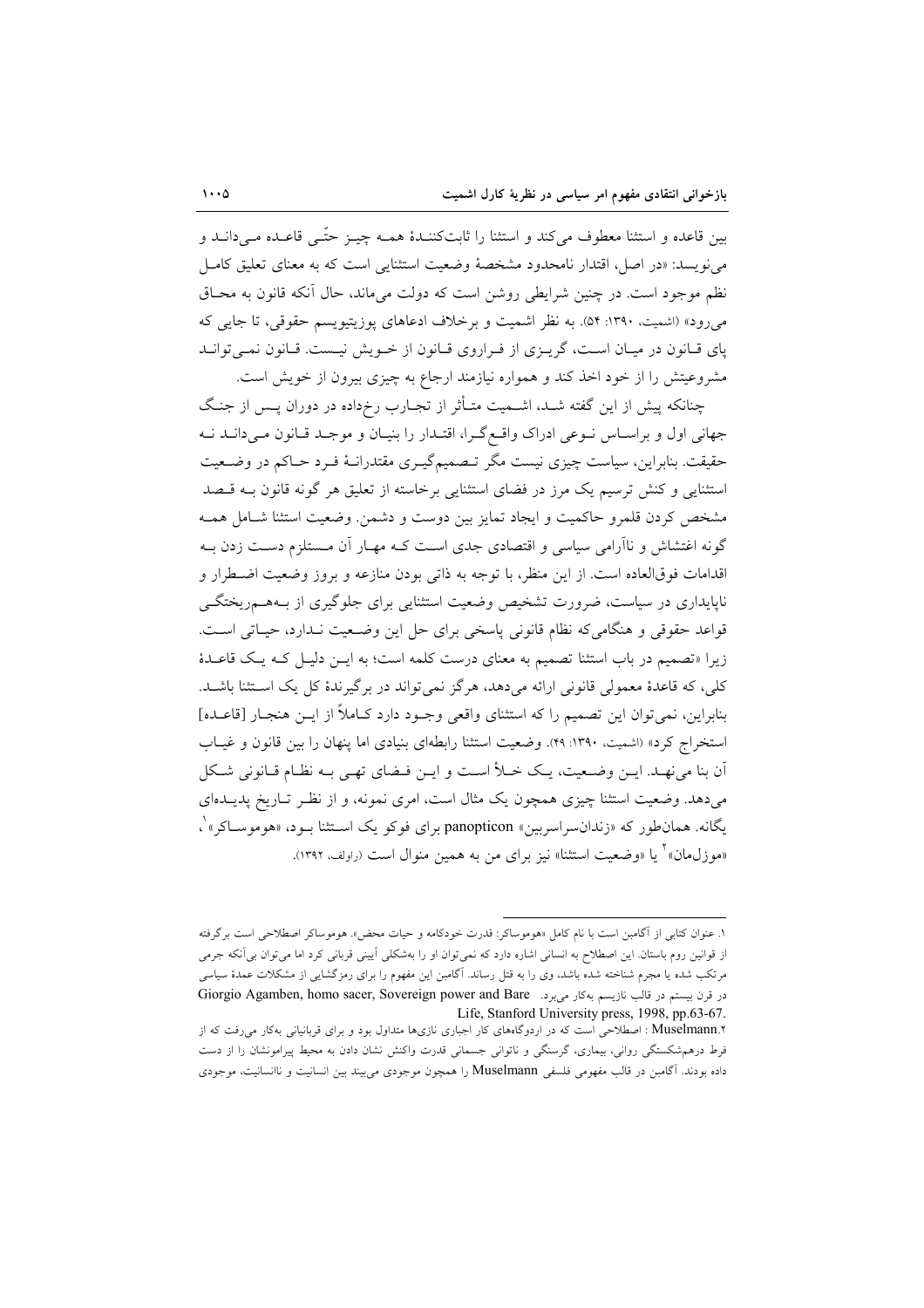در تفکر اشمیت، بحران هیجانانگیزتـر از حکومـت کـردن اسـت، زیـرا بحـران عــلاوهبـر حکومت، موجودیت اَن را نیز که تنها بر وضعیت استثنایی پدیـد مـی]یـد، تحکـیم و تقویـت می کند. «حاکم اشمیت در زمان عادی در خواب است، اما وقتی کـه موقعیـت عـادی در خطـر لغزيدن به يک استثنا باشد، ناگهان از خواب بيدار مي شود» (اشـميت، ١٣٩٠: ٣٣:). هستهٔ اصلي اقتدار دولت، مالکیت انحصاری بر حق تصمیمگیری سیاسی یا انحصار آن است و حاکم کسی است که در مورد استثنا تصمیم میگیرد. بنابراین، «اگر شخص یا نهادی در یک نظام حکـومتبی قـادر به تعلیق کامل قانون و سپس استفاده از نیروی فراقانونی برای به حالت عادی در آوردن وضع باشد، آن شخص یا نهاد، حاکم یا فرمانفرما نام دارد، و بدین ترتیب هر نظم قانونی بـر تـصمیم وی مبتنی است و نه هنجار قانونی... به تعبیر حقوقی کلمـه، اقتـدار شـخص فرمانفرمـا، حتـی جایی که حقوق اساسی ایجابی آن را به رسمیت نشناخته باشد، وجود دارد» (ممان ۸).

ازاینرو، اشمیت در واکنش به بحرانهای سیاسی دههٔ ۱۹۲۰ در آلمان، تفسیری موسع از اصل ۴۸ قانون اساسی وایمار <sup>۱</sup> ارائه و تلاش کرد رئیسجمهور/صـدر اعظـم را تجلــیبخـش حاكميت و توانايي اتخاذ تصميم در وضعيت استثنا (در شرايط به هم ريختگي وضع عمـومي) معرفی کند. از همین رو تعجبآور نیست که او بارها و بارها در نوشتههایش به «رابطهٔ متقابـل بین حفاظت و اطاعـت» تومـاس هـابز بـازگردد و در ایـن بـاور بـا هـابز هـم،عقیـده شـد کـه «autoritas, non veritas facit legem»، يعني «أن كس كه اقتدار دارد مي تواند قانون وضع كنـد و درخواست فرمانبری کند» و این همواره حاکم قانونیای که مالک این اقتدار باشد، نیست.

اشمیت بر این باور است که امتناع از پذیرش دیکتاتوری موقتی و معتدل، موجب پیـدایش دیکتاتوریهای تمامعیار در تاریخ شده است. او بحث خـود را در کتـاب دیگـری بـا عنـوان *جایگاه عقلانی پارلمانتاریسم معاص*ر پی میگیرد. او در این کتاب بر این عقیده تأکید مـیورزد که دیکتاتوریهای موقتیای که ارادهٔ مردم متحدشده را عملی میکننـد، بـا اصـول دموکراتیـک سازگارترند تا پارلمانتاریسم لیبرال، ساختاری که بـهنحـوی غیرمـستقیم از خـلال تـشریفات و نخبگان به ادارهٔ کشور میپردازد (تاجیک، ۱۳۹۲). در این چـارچوب، دیکتـاتور نـه بـر پایـهٔ ارادهٔ شخصي، بلكه بر پايهٔ ارادهٔ عمومي و با نام مردم تصميم ميگيرد. عبارتي به زبان فرانسه وجـود

که تمایزهای مرسوم اخلاقی-قانونی دربارهٔ اّنچه میتوان انسان قلمداد کرد و اَنچه ناانسان را بهنحوی ریشهای بر هم میزند؛ موجودی که به قول آگامبن «شک میکنیم اگر که مرگاش حتی مرگ باشد».

۱. اصل ۴۸: «اگر در آلمان رایش امنیت و نظم عمومی بهطور قابل ملاحظهای خدشهدار شود یا در [معرض] خطر قرار گیرد، رئیسجمهور رایش می تواند اقدامات لازم را برای احیای نظم و امنیت عمومی انجام دهد، و اگر ضرورت یابد، احتمال دخالت نیروهای نظامی نیز میرود. برای این منظور، حاکم می تواند موقتاً حقوق اساسی دادهشده در اصول ۱۱۴، ۱۱۵، ۱۱۷، ۱۱۸، ۱۲۳، ۱۲۴ و ۱۵۳ را کلاً یا جزئاً، به حالت تعلیق درآورد».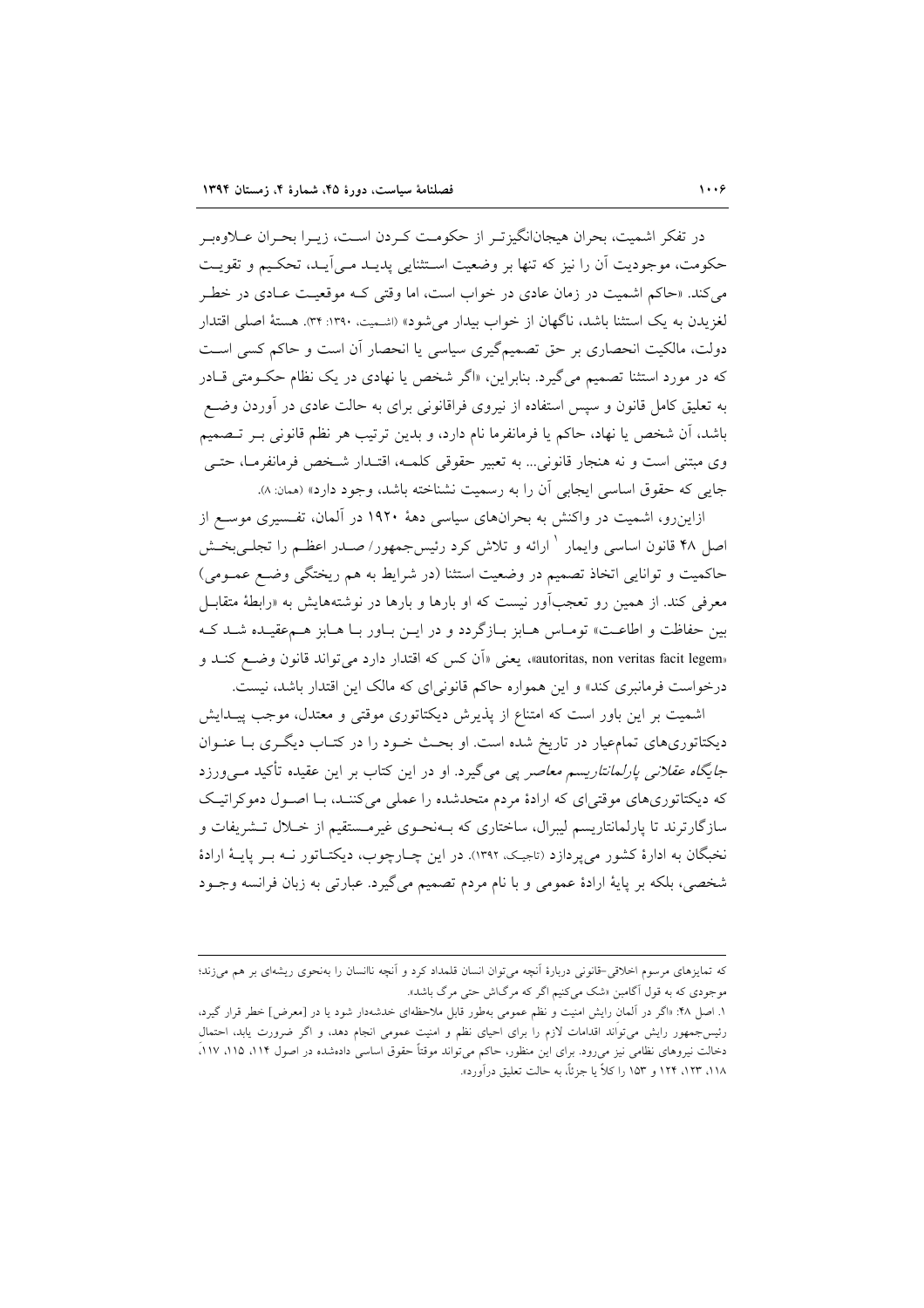دارد که کارل اشمیت اغلب تکرارش میکرد: «شاه زمامداری [سلطنت] میکند نه حکمرانــی». ٰ پایانههای ساختار دوگانه این گونه است: زمام امور را بهدست گرفتن و حکمرانی کردن (راولف،  $(1197)$ 

البته مشخص نیست که این ارادهٔ عمومی را چگونه و باید از کجا استنباط کرد و این یعنبی اینکه تاریخ باید این بار در انتظار دیکتاتوری فاجعهبارتری باشد. دیکتـاتوری کـه دیگـر بـسان لويي چهاردهم، خود را معيار همه چيز نميداند، بلكه با توسل به نام مـردم و منـافع عمـومي، أنها را با نيت خير به جهنم ميبرد!

آگامبن بهمنظـور روشـن سـاختن تفـاوتـهـای درک اشـمیت و تـصور خـود از وضـعیت استثنایی، به بازسازی دیالوگی واقعاً موجود میان اشمیت و والتر بنیـامین در فاصـلهٔ سـال۵هـای ۱۹۳۵ تا ۱۹۵۶ می پردازد. آخرین و شاید مهمترین بخش این دیالوگ تاریخی را مـیتـوان تـز هشتم از «تزهایی دربارهٔ مفهوم تاریخ» بنیـامین برشـمرد. در آنجـا بنیـامین مـی نویـسد: «سـنت ستمدیدگان به ما میآموزد که وضعیت اضطراریای که در آن بهسر میبریم، خود همان قاعـده است. باید به تصوری از تاریخ دست پابیم کـه بـا ایـن بـصیرت خواناسـت. آنگـاه بـهروشـنی درخواهیم یافت که وظیفهٔ ما ایجاد وضعیت اضطراری واقعی است». وقتی در وهلهٔ نهایی و در حالت حدی، نظم عمومی، شکل خود را در پیوند با زور قانون پیـدا مـیکنـد، آنچـه در عمـل اتفاق مي|فتد، نه محافظت از قانون از طريق لغو موقتي آن، بلكـه بيــشتر ياســداري از موقعيـت استثنایی حاکم تحت پوشش قانون و بهعبارت دیگر تداوم وضعیت استثنایی است. بنیـامین و اشمیت خود شاهد بودند که چگونه وضعیت استثنایی در جمهـوری وایمـار از ۱۹۳۳ بــه بعــد، هیچگاه لغو نشد. آگامبن بر این نظر است که در برابر این وضعیت استثنایی دروغی، «وظیفهٔ مــا ايجاد وضعيت اضطراري واقعي است» (كيانپور، ١٣٨٨: ٥٧-٥۵). بنابراين، وضعيت استثنا يـا اضـطرار امروزه برای دولت به یک پارادایم مبدل شده است. آنچه اصالتا ً بهمثابهٔ امـری خــارق|لعــاده در نظر آورده می شد، یک استثنا، میبایست مدت زمانی کوتـاه اعتبـار مـیداشـت، امـا دگرگـشتی تاریخی آن را به شکل عادی حکمرانی مبدل کرده است (راولف، ۱۳۹۲).

### نقد و ارزیابی دیدگاه اشمیت

**ابهام در تعریف امر سیاسی**: در آثار اشمیت بهدشواری میتوان تعریف واضحی از امر سیاسی یافت و این مفهوم اغلب بهصورت سـلبی و در تقابـل بـا مفـاهیمی ماننـد سیاسـت و اقتـصاد، سیاست و اخلاق، سیاست و حقوق مورد توجه قرار گرفته است. به تعبیـر اشـتراوس، اشـمیت آشکارا از ارائهٔ تعریفی جامع از امر سیاسی و اینکه «چـه چیـزی خـاص امـر سیاسـی اسـت»،

2. Le Roi reigne mais il ne gouverne pas.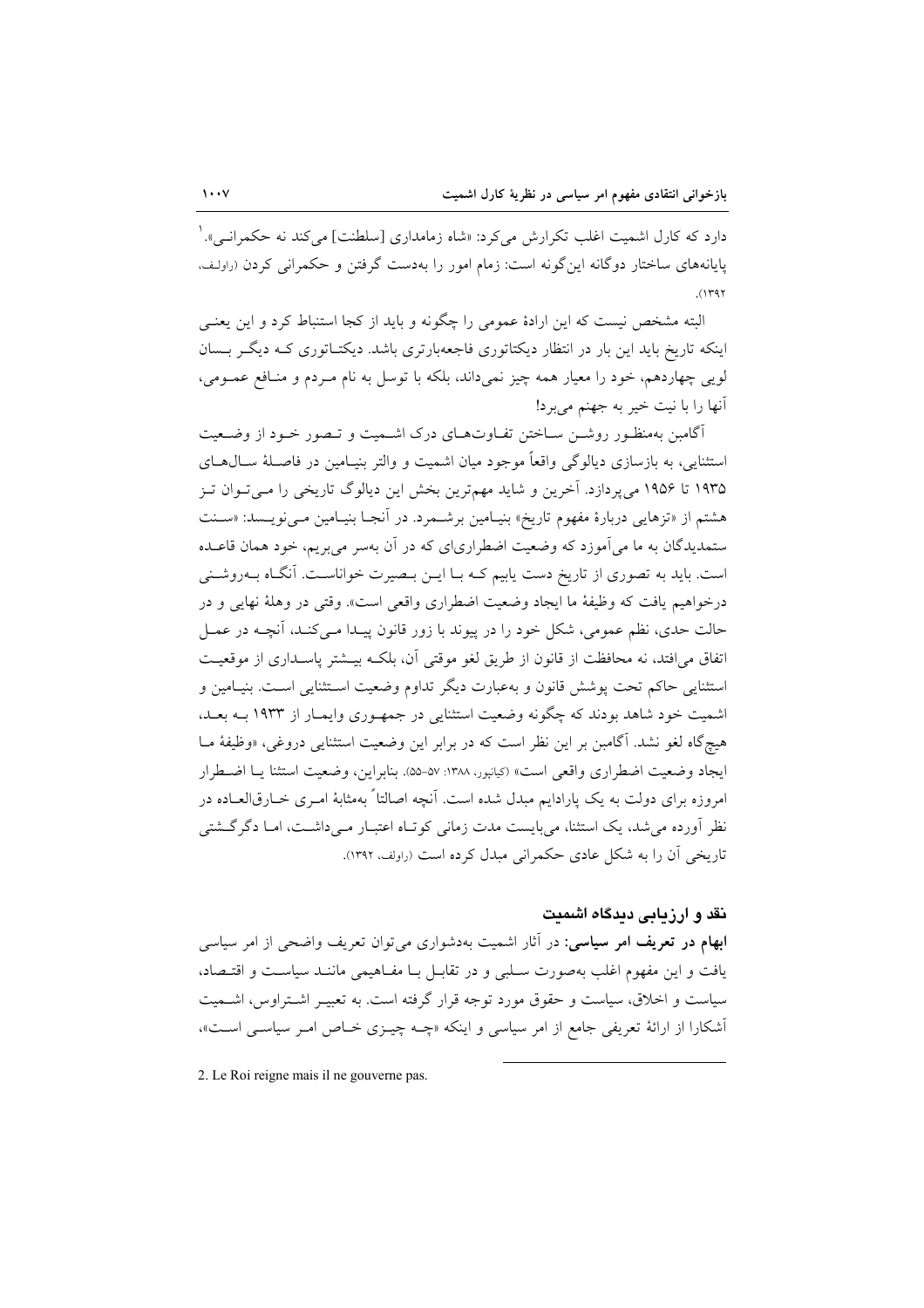صرف نظر می کند و از آغاز با مفروض گرفتن مفهوم امر سیاسی، به بحث دربارهٔ ضرورتها، الزامات و پیامدهای آن می پردازد (اشتراوس، ۱۳۹۲: ۱۳۶). اشمیت حتـبی مـشخص نمـبی کنــد کــه از حيث فرجام شناختي، غايت امر سياسي چيست.

<mark>تلقی یکبعدی از دشمن:</mark> اشمیت در نقد لیبرالیسم معتقد است که لیبرالیسم با قائل شــدن به خودگردانی حوزههای مختلف و بدگمانی حاد نسبت به دولت و سیاست، اولویـت دادن بـه مقاصد اقتصادی و ایجاد نظام اقتصادی- فنی تولیـد و مبادلـه، دولـت و سیاسـت را از معنـای اختصاصی أن –تمایز دوست/ دشمن– تهی می کند، زیرا لحظات چشمگیر سیاسی مقارن است با لحظاتی که در آن دشمن، با وضوحی عینی بهعنوان دشمن شـناخته مـی شـود (ممـان: ۹۲ و ۹۶). تعبیری که از دوست و دشمن ارائه میشود، صرفاً سیاسی است که در منازعـات خــشونتـبـار تجلَّى مي يابد. حال آنكه اگر تعبيري دقيقتر از دشمن در زمينهٔ ابعادي مانند اقتصاد (چنانكه در لیبرالیسم دیده می شود) داشته باشیم، می توان شاهد شکل گیری رویارویی های پیچیـدهتـری بــا غیر یا دشمن بود که پیامدهای آن بهمراتب حادتر از جنگ نظامی باشـد. چنانکـه لیبرالیـسم بـا فهم این پیچیدگی از مفهوم دشمن توانسته است رقبای خود را اغلب نه از راه نظامی، بلک از طریق راهبردهای اقتصادی به چالش بکشد. متأثر از اهمیت چنین امری، «جان مینــارد کینــز» – اقتـصاددان بـزرگ قـرن بيـستم- مـي گويــد «اگـر مـي خواهيــد ملتــي را نــابود كنيــد، بهتـرين، خاموش ترین و کمهزینهترین ابزار، کاهش بلندمدت پول ملی آنهاست. همهٔ بنیانهای اجتماعی و اقتصادي أنها را مي توانيد از اين طريق نابود كنيد». بنابراين، اگـر دشـمني حـاد نقطـهٔ عطـف سیاست باشد، امروزه اوج این دشمنی را می توان در منازعات بنیانفکن اقتصادی ملاحظه کرد نه در کشاکش های صرفاً سیاسی. درحالی که در تعبیر اشمیتی، متأثر از این گزاره کــه «سیاســت همه چیز است»، اقتصاد هم به وضعیتی سیاسی راه می بود و سیاست همچنان تقدیر نهایی قلمداد مي شود.

وضعيت استثنا و مخاطرات ديكتاتوري: وضعيت استثنا عبيارت است از تعليـق موقـت قانون اساسی با معیارهای قانونی بهسبب انعطاف پذیری بیشتر هنگام بحران جورجـو آگــامبن ٰ برهههایی را که دولت در آن اختیار ویژه کسب میکنـد، «وضـعیت اسـتثنا» مـیiامـد. بــه نظـر آگامبن وضعیت استثنا تناقض برانگیز است؛ وضعیت استثنا از یک سو با حکم اجرایی قوانین را معلق می کند و از سوی دیگر الزامآوری قانون را نسبت به همان کسبی کـه آن را معلــق کــرده است تصديق مي كند. نه تنها وضعيت استثنا تعليق نظم حقوقي است، همچنين ابداع الـزامآوري قانون بيرون از شاخههاي مقننه و قضاييه حكومت است. آگامبن توضيح مي دهد كه اين تناقض سبب «لغو موقت تمايز بين قواي مقننه، مجريه و قضاييه» مـي شـود، زيـرا «وضـعيت اسـتثنا در

1. Giorgio Agamben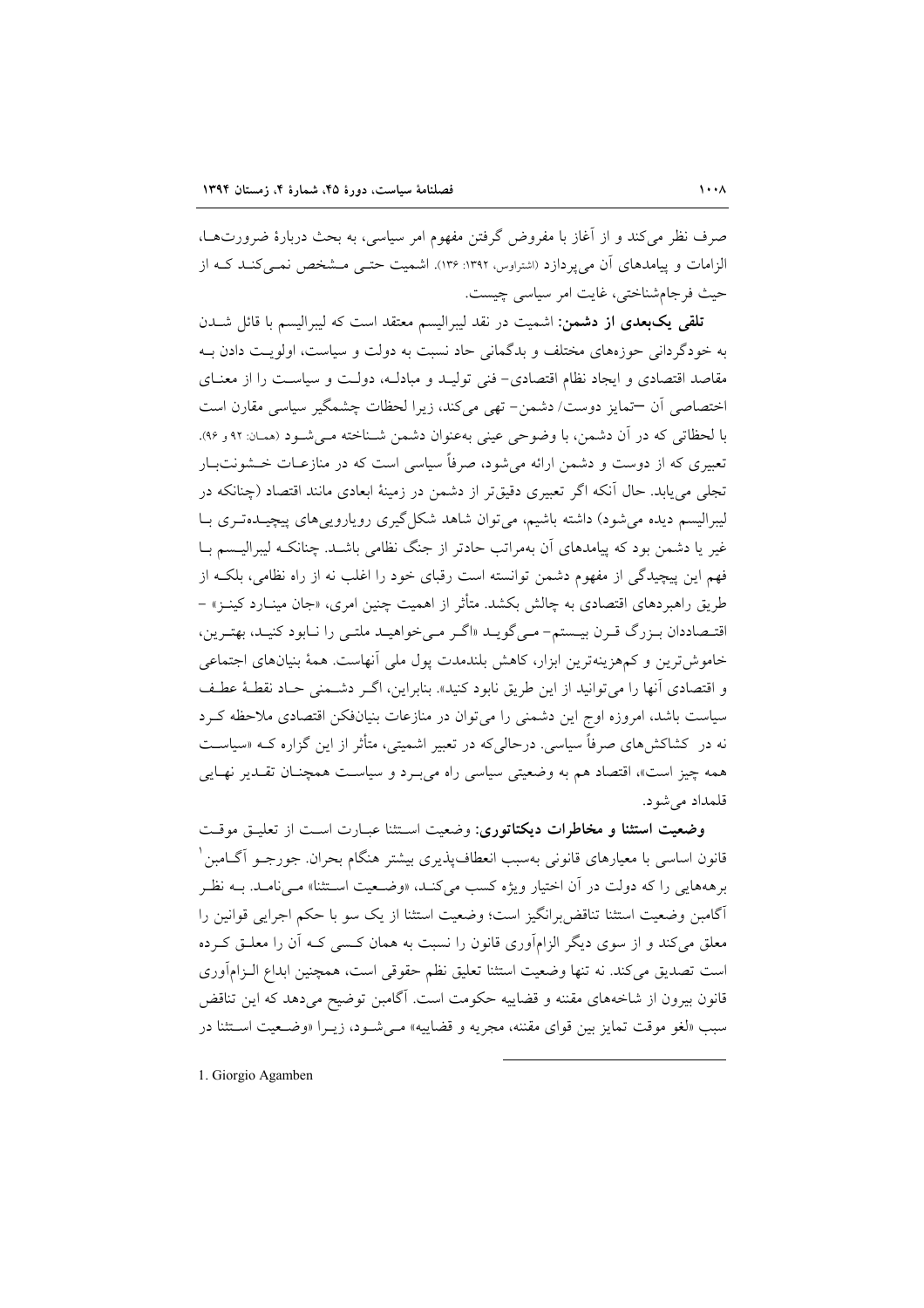تضاد با سلسله مراتب اساسی قانون و مقررات در قانون اساسی نظامهای دموکراتیک قرار دارد و به قوهي مجريه اختيار نوعي قانونگذاري را مـي دهــد کــه بايــد در انحــصار مجلــس باشــد». آگامبن بیان می کند: «فرهنگ سیاسی غرب مایل است به سنتها و فرهنگهـای مختلـف درس دموکراسی بیاموزد، درحالیکه متوجه نیست سنجهٔ آن را بهکلـی از کـف داده اسـت». در واقـع آگامبن تا آنجا پیش میرود که تفوق روزافزون دستگاه اجرایی را «آستانهٔ عــدم تعیــینiایــذیری میان دموکر اسی و حکومت مطلقه» توصیف می کند (نوئل و میتزن، ۱۳۹۲).

**غايتشناسي غيرواقع بينانه**: اشميت متأثر از نگاه بدبينانهٔ خـود مــدع<sub>ي</sub> شــد کــه «پيــشرفت تکنیکهای نظامی در جهتی پیش میرود که احتمالاً تنها به چند دولت اجازهٔ بقا میدهد، بدین معنا که، دولتهایی که قابلیت صنعتی آنها اجازهٔ دست زدن به جنگ توفیـقآمیـز را مـیدهــد، استوار مي مانند» (اشميت، ١٣٩٢: ٧٠). حال أنكه وضعيت كنوني جهـان، خــلاف ادعاهـاي اشــميت است و حتی شاهد شکل گیری کشورهای مستقل بیشتری هستیم که از تجزیهٔ دولتهای بزرگ سر بر آوردهاند. شاید سیاستمداران و سیاستگذاران آن قدر عاقل بودند که بهجای تأکید صـرف بر دشمنی و ستیزش مستمر، بر تنشززدایی و کاهش خشونت تأکید کردند و جهـان بــه ســمتی رفت كه از تصاعد بحران مورد انتظار اشميت فاصله گرفت.

تناقض در ایدهٔ کثرتگرایی مابعد امر سیاسی: دولت باید منعکس کنندهٔ «موجودیت یگانهٔ یک ملت» و چیزی متفاوت و یگانه باشد که در برابر سایر انجمنها نقشی تعیمینکننده دارد و هر گاه این این موجودیت از بین برود، امر سیاسی محو می شود. هرچند امر سیاسی از موضعی متفاوت، پیامدهای تکثرگرایانه دارد و در درون یک اجتماع، گروهبندیهای فرودستتر یا کماهمیتتر سیاسی می توانند وجود داشته باشند. یک اجتماع مذهبی یا یـک کلیـسا مـی توانـد عضوی از اعضای خود را قانع کند که در راه عقیدهاش شهید شود، لیکن تنها بـرای رسـتگاری خود او و نه برای اجتماع مذهبی!ش در مقام قدرتی زمینی، چراکه در غیر این صورت این امـر دلالت بر بعدی سیاسی می کند و شاهد آن جنگهای مذهبی و صلیبی است (همان: ۷۲-۶۶). بــا آنکه اشمیت حقوقدان بود، در نوشتههایش هیچگاه از اعمال محدودیت بر قدرت دولت سخن نگفت و حتی توضیح نداد که اهداف دولت بهجز حفظ خود و نابودی دشمنانش چه می توانـد باشد (لیلا، ۱۳۸۹). اشمیت، از یک سو با بی رقیب دانستن جایگاه حاکمیت، خطر دستاندازی بـه جان و مال شهروندان را ایجاد می کند و از سوی دیگر، از کثرتگرایی مابعد امر سیاسی سـخن می گوید. سخنی که با افق فکری اشمیت چندان سازگار نیست و با طرح نوعی تقابـل دوانگــار (دوست / دشمن)، حتى حاضر به تحمل ساختار سهبخشى تفكر چه در قالب هگلى (خـانواده، جامعهٔ مدنی و دولت) و چه در قالب کُنتی (الهیات، متافیزیک و علم اثباتی) آن نیـست (اشـمیت. ۱۳۹۲: ۹۸). این گونه است که در واکنش به برههٔ فرسودگی دههٔ ۱۹۲۰م روس۵ها برای او الگویی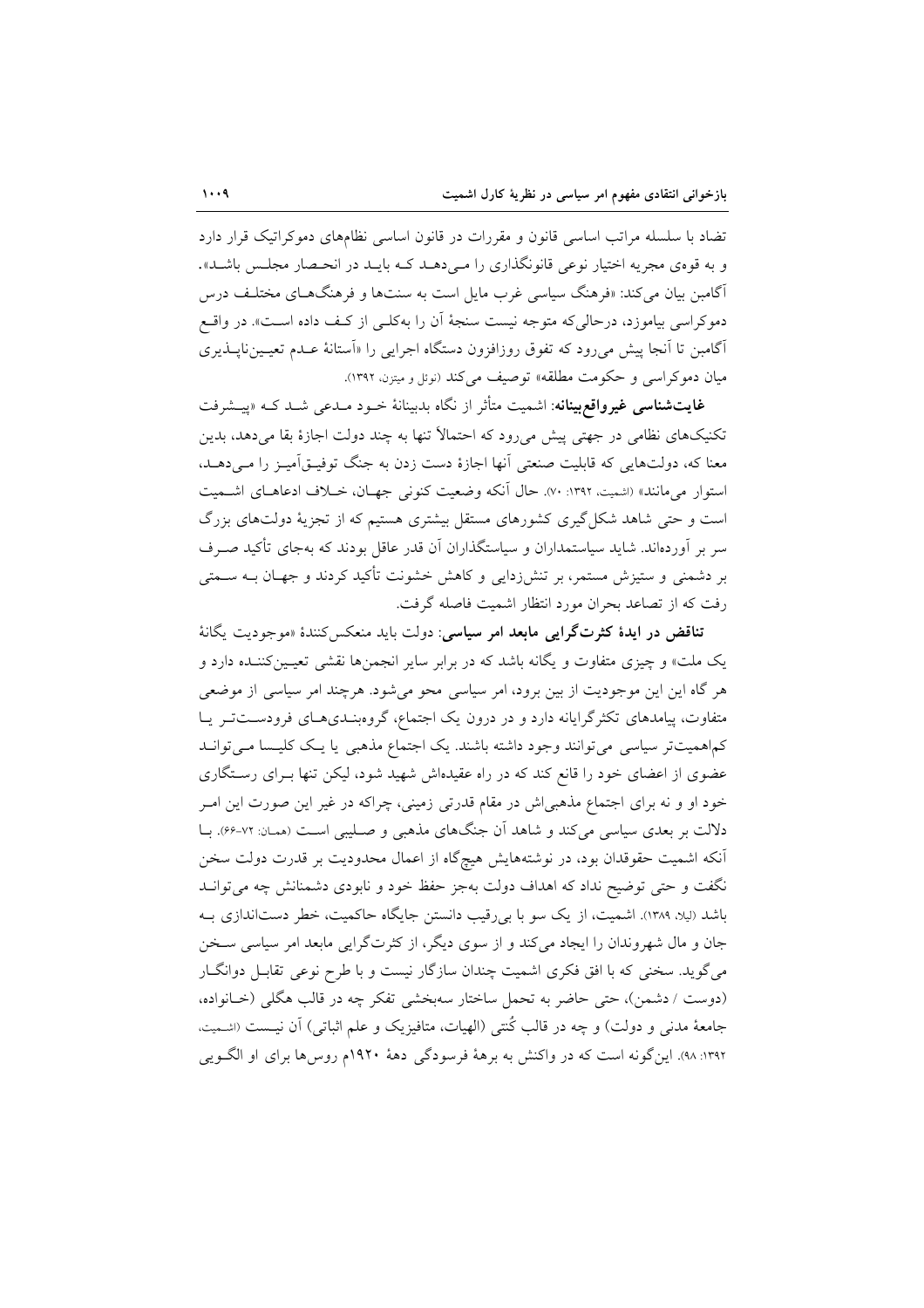قابل قبول تلقى مى شوند، زيرا «مهارت أنهـا در عقـل گرايـى و متـضاد أن، و بـه همـان انــدازه استعداد آنها در خوبي و شرارت در حد افراطي، قاطع است» (همان: ١١٣). نكتـهٔ عجيـب و البتـه تناقض آمیز این است که اشـمیت ادعـا مـی کنـد کـه نـه در صـدد در انـداختن یـک دولـت تمامیتخواه، بلکه خواستار موجودیت سیاسی یا حاکمیت است که نباید همهٔ اجـزای زنـدگی شخصی را تعیین کند یا بهمثابهٔ یک سیستم متمرکز هر سـازمان یـا نهـاد دیگـر را نـابود سـازد (همان: ۶۵).

**تلقی مفاهیم مدرن بهمثابهٔ استمرار مفاهیم دنیای میانه**: در تلقی اشمیت، تأکید می شود که مفاهیم جدید شکل تحول،یافتهٔ آنها از الهیات به نظریهٔ سیاسی ` و بیانگر سنخشناسی های دوگانه از موقعیتها ْست. بنابراین، اگر در دوران مدرن از مفهوم دولت یا قدرت سخن گفته میشــود، اين تعابير در دوران گذشته هم مطرح بوده و صرف نظر از بعد الهياتي يا نظريهاي اين تلقى هـا در موقعیتهای مختلف، همهٔ وجوه قبدرت را در ببر مبی گیبرد ( .Blumenburg and Robert M Wallace, 1983: 94. به تعبير بهتر فرض مي شود كه همهٔ مفاهيم برجستهٔ دولت مدرن كه زمينـهٔ الهياتي داشتند، عرفي شدند و «فرمولهاي حقوق قدرت مطلقهٔ دولت، بــهواقــع، عرفــي ســازي فرمولهاي الهياتي قدرت مطلقة خداوند است» (اشميت، ١٣٩٢: ۶٧).

درحاله كه مدرنيته بهمثابهٔ يک فراينـد تـاريخي و بـهعنـوان صـفتي ارزشــي در برابـر دورهٔ تاریخی سپریشده، عصر بهسرآمده، اندیشه و نگاه و نظر از ارزش ساقطشده، از زمانی بـهکـار رفت که در تقسیم.بندی دورههای تاریخی، از نیمـهٔ سـدهٔ پـانزدهم بــه بعــد، رویــدادی بــه نــام رنسانس فصل ممیز سدههای میانه و عصر دیگری قرار گرفت که به اصطلاح «مـدرن» خوانـده می شود. از سوی دیگر، سرعت و گسترهٔ تحولات بروزیافته در درون تمدن مـدرن، بــهواســطهٔ تکانههای شدید خود موجب نوعی تمایز و حتی «گسست» از دنیای گذشته شده است (<sub>گیدنز</sub>, ۱۳۸۰). صرف نظر از مجادلاتی که در مورد زمـان ظهـور ایـن واژه وجـود دارد، کاربــست واژهٔ مدرن بیشتر بهمنظور تمایزبخشی در برابر سنتهای باستان یونانی (تمدن هلنیـستی/لاتینـی) و اميراتوري رم (غيرمسيحي) بود (Peppin, 1995: 15-16). واژهٔ مدرن اغلب بيــانكننــدهٔ آگــاهـي از دورهای که مربوط به گذشته بود تلقی میشد تا بتواند خود را بـهعنـوان نتیجـهٔ گـذار از عـصر قبدیم بـه جدیــد بینگــارد (Habermas, 1981: 3). در گذشــته واژهٔ مــدرن و مــشتقات آن بیــشتر واژههایی «موهن و مضر» ۳ محسوب می شدند که معنایی کفر آمیز داشت و با شک و سوءظن به اّن نگریسته می شد. اصالت و شایستگی ارزش ها، منحصراً در ارتباط با هر اَن چیزی که مربوط په گذشته یود، معنا می یافت (نظری، ۱۳۹۰: فصل اول).

- 1. Political Theory
- 2. Dualistic Typology Of situations

3. Derogatory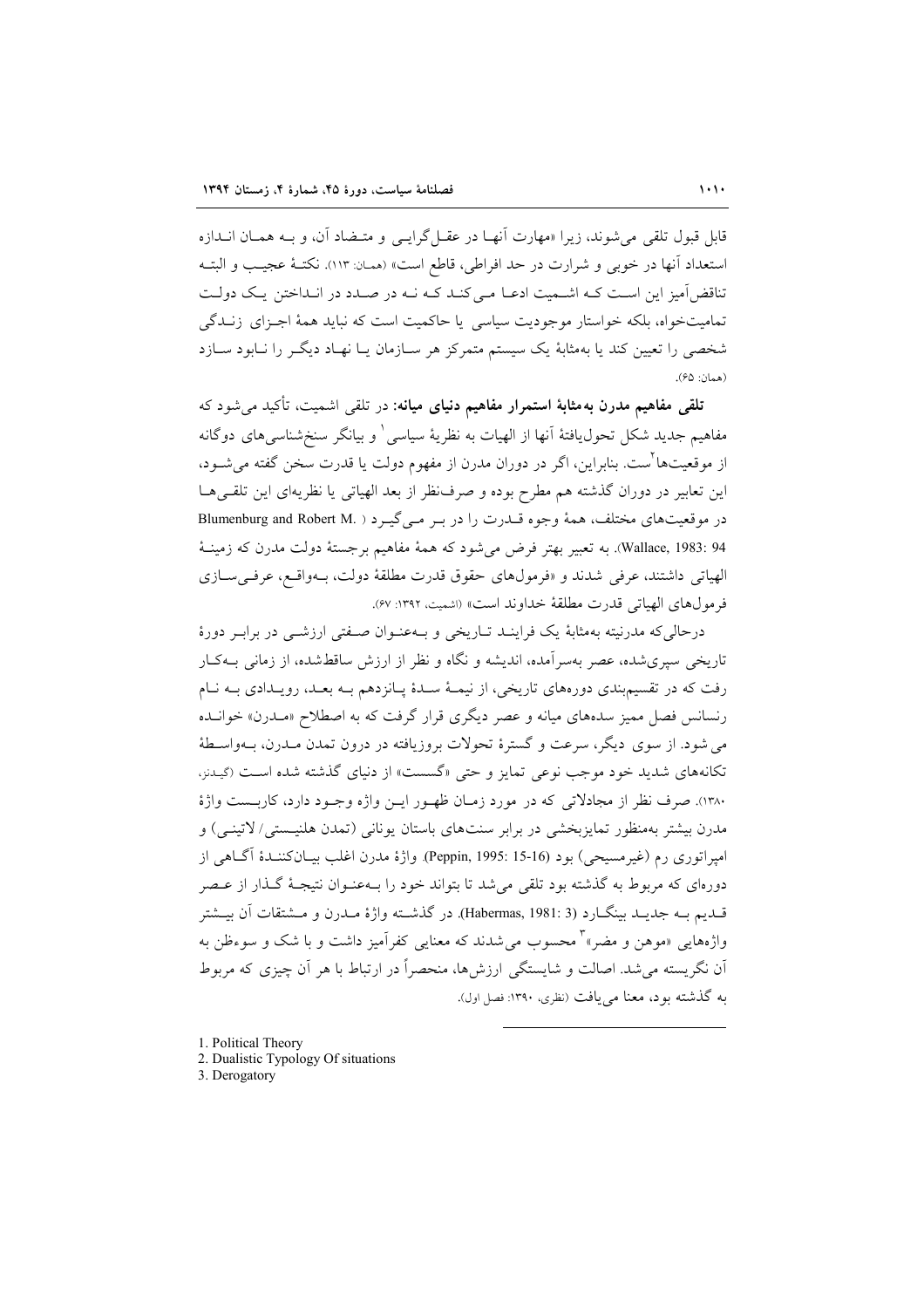در واقع، متفكران مدرن با سخن گفتن از «رنسانس» (زايش دوباره) و نفي «عصر تـاريكي» (23 Kumar, 1995: 73) درصـدد برآمدنــد چرخــشي بنيــادين را در مفروضــههــاي متــافيزيكي، معرفتشناختی و اخلاقی رایج دربارهٔ ماهیت جهان ایجاد کنند و با درانداختن آنچـه «کـوهن»، «چرخش پارادایمی» می نامد، صورتبندی جدیدی از تفکر را مطرح کننـد .Best and Kellner) (253 :1996. این چرخش پارادایمی به معنای گذر از جوامع پیشامدرن به مـدرن و نظریــههــا و مجادلات فکری قرون وسطا به مدرن بود کـه براســاس آن، پــارادايم مــدرن بــا نقــد و نــامعتبر خواندن پارادايم پيشامدرن، توانست قواعدي جديد، فرضيههايي روشـن، نظريــههـا و فنــوني متفاوت از آنچه قبلاً مطرح بود، ارائه کند. در این تعبیر، کسی ً مدرن خوانده می شد که با پشت یا زدن<sup>۱</sup> به سنت، سبکها و الگوهای جدید فکری را بر الگوهای پیشین ترجیح مـیدهــد و در تمایز با زبان، شیوههای پژوهش و جهـتگیـریهـای سـنتگرایانــه، از روش هـای جدیــد در یژوهش های علمی یا مطالعه و کاربرد آگاهانهٔ زبانهای معاصر در مقابل زبـان یونـانی و لاتـین طرفداري مي كند (Paul Thide, 2003: 65). رنسانس، جنبش پروتستانتيسم و انقلابهاي علمي که در فاصلهٔ قرون چهاردهم تا هفدهم میلادی رخ داد، ســه تحــولی بودنــد کــه متــأثر از ایــن ایدهها، در امتزاج با هم و بهصورت عینی، چالشی عظیم پـیش روی سـنت و اقتـدار آن ایجـاد کردند و بر رشد متزاید ذهن انسانی تأثیری جدی نهادند.

هانس بلومنبرگ<sup>۲</sup> و رُبرت ام. والاس ٌ در کتاب *مشروعیت عصر مدرن: مطالعـهای در بـاب* ت*فکر اجتماعی معاصر آلمان* <sup>۱</sup> (۱۹۸۳) بـر گســست دوران مــدرن از دوران قــرون میانــه تأکیــد می کنند و بیان می دارند که تلقی اشمیت دربارهٔ سکیولار شدن مفاهیم الهیاتی پیشین در دوران مدرن، تلقی ای غیر تاریخی است. بهزعم آنها، با وجود شکست روشنگری بهعنوان نقطهٔ مشترک با تفکر اشمیت، نمیتوان ریشهٔ مفاهیم مدرن را در تعابیر الهیاتی قرون وسطا بازشناسبی کرد. آنچه پشت این مفروض (زمینهٔ الهیاتی مفاهیم مدرن) پنهان مے مانـد، ایـن اسـت کـه مفـاهیم سکیولار مدرن چشم|نداز تاریخی ندارند و بیانگر نوعی گسست و چرخش مفهـومی از دوران گذشتهاند (Blumenburg and Wallace, 1983: 92). حتى اگر درصدد تعبيرى بينابيني از اين مسئله باشیم، شاهد آن هستیم که مدرنیته نوعی «گسست در عین تداوم» است که از یک سو می تـوان آن را زنجیرهای از تحولات بههم پیوستهٔ تاریخی- مفهومی دانست که بسیاری از مفاهیم پیـشین در قالب نگرشهایی جدید بازآفرینی<sup>۵</sup> شدند و از سوی دیگر، نقطهٔ عطـف گســست از تــاریخ

<sup>1.</sup> Spurned

<sup>2.</sup> Hans Blumenburg

<sup>3.</sup> Robert M. Wallace

<sup>4.</sup> The Legitimacy of the Modern Age (Studies in Contemporary German Social Thought)

<sup>5.</sup> Re-Invention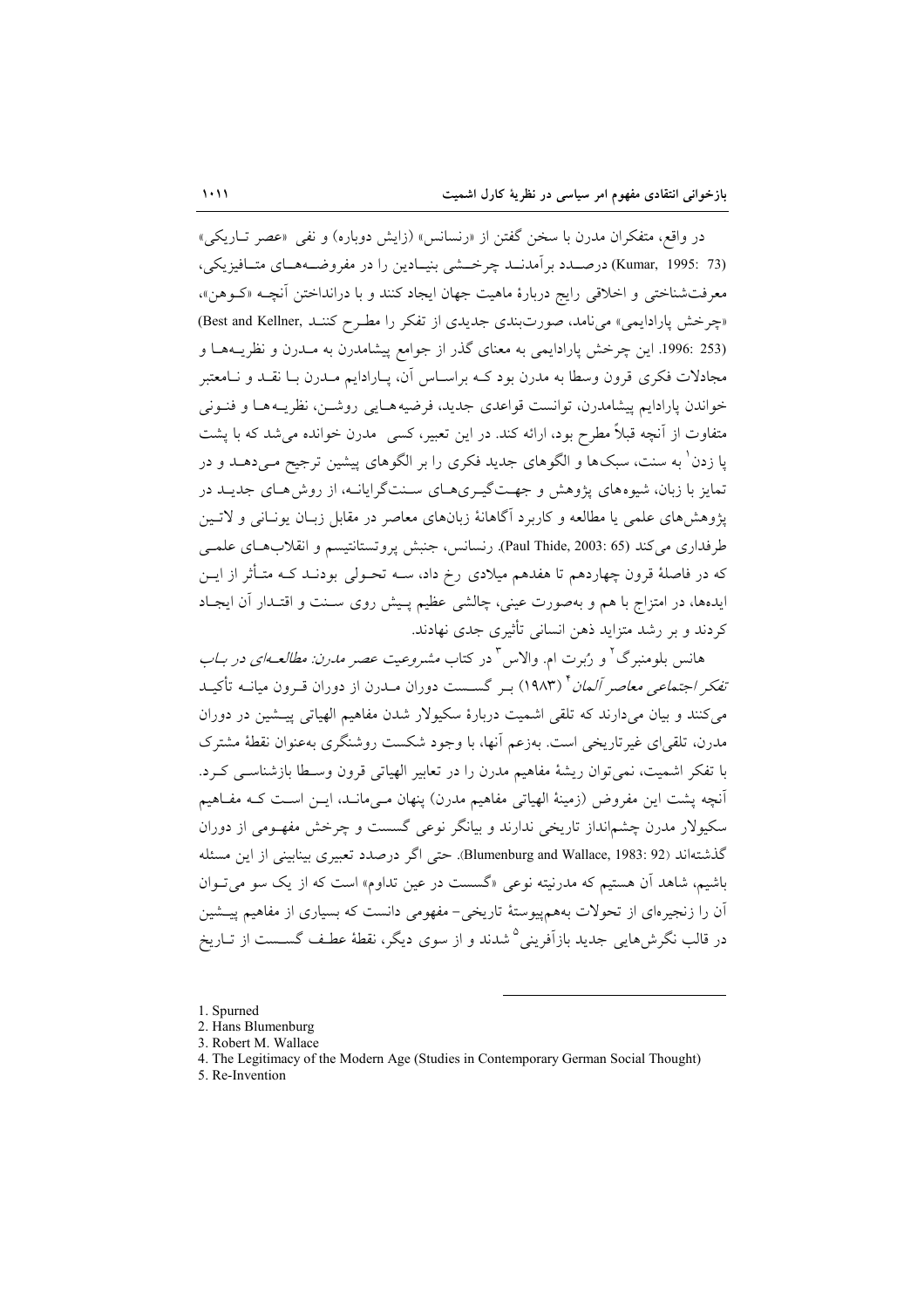گذشته که در قالب اصلاحگری پروتستانی در قرن شانزدهم، انقلاب علمـی در قـرن هفـدهم، نظریههای سیاسی و انقلابهای جمهوریخواهانـهٔ قـرن هجـدهم و انقــلاب صـنعتی در قــرن نوز دهم سر بر آورد (کهون ۱۳۸۱: ۱۳).

### نتبجه

آرنت در نقد دیدگاه اشمیت که تنش میان رقیبان را برای سیاست، ذاتی و گریزناپذیر میداند و جنگ نابودسازانه را بهعنوان نشانهٔ ارادهٔ محکم مے ستاید، معتقـد اسـت کـه در طـول جنـگ نابودگر، چشم|ندازهای چندگانه نسبت بـه چگـونگی گـشایش جهـان بـه روی مـا منهـدم پـا بهشدت مختل می شود. اَرنت استدلال می کند که جنگ هرگز با سیاست سازگار نیست. اَرنت که بینشهای خود را از تجربهٔ یونان باستان بهدست مـی|آورد، دوبـاره پـاداّوری مـی کنـد کـه یونانیان، شهر (polis) را پیرامون میدان اصلی (agora) – مکانی که شهروندان آزاد در آن گرد هم میآمدند و دربارهٔ مسئلهای با هم سخن میگفتند – بنـا کردنــد. از ایــن لحــاظ، جنـگ (و زور بی رحمانهای که در آن قرار دارد) «بهکلی از آنچه حقیقتاً سیاسی بود» کنـار گذاشـته مـی شـد. جنگ، آنطور که کلاوزویتس میکوشید ما را قانع کند، ادامهٔ سیاست نیست، بلکه دقیقاً متــضاد با سیاست است. با این حال، ظهور توتالیتاریسم با خود مفهوم «جنگ تام» را پیش کـشید و آن را جنگ نابودسازی تعریف کرد. آرنت مرگوید:

«جهان تنها در صورتی بهوجود خواهد آمد که چشم|نـدازهایی وجـود داشـته باشـد... اگـر مردم یک کشور نابود شود، تنها یک مردم یـا یـک کـشور یـا شـمار مفروضـی از افـراد نـابود نمی شود، بلکه بخشی از جهان مشترک ما، جنبهای از جهان که خود را تاکنون برای مـا آشـکار ساخته اما دیگر آشکار نخواهد ساخت، نابود می شود... سیاست بـه هـر میـزان کـه نـابودگر و موجب پایان یافتن جهان شود، خود را نابود کرده است» (ژیانگ، ۱۳۹۲).

#### منابع و مآخذ

#### الف) فارسى

- ١. أرول، جرج (١٣٩٠)، ادبيات و توتاليتاريسم، ترجمهٔ عزتالله فولادونـد، بخـارا، سـال چهـاردهم، شـمارهٔ ٨٠ فـروردين اردسهشت: ۱۶–۱۲.
	- ۲. اسپریگنز، توماس(۱۳۷۷). فهم نظریههای سیاسی. ترجمهٔ فرهنگ رجایی. تهران: آگاه.
- ۳. اشتراوس، لئو، ملاحظاتی در باب مفهوم امر سیاسی، در: کارل اشمیت (۱۳۹۲). مفهوم امر سیاسی. ترجمهٔ سـهیل صـفاری. تهران: نگاه معاصر.
	- ۴. اشمیت، کارل (۱۳۹۲). مفهوم امر سیاسی. ترجمهٔ سهیل صفاری. تهران: نگاه معاصر.
	- ۵. اشمیت، کارل (۱۳۹۰). الاهیات سیاسی. جلد نخست. ترجمهٔ لیلا چمنخواه، تهران: نشر نگاه معاصر.
- ۶. آگامبن، جورجو و دیگران (۱۳۸۷). قانون و خشونت: گزیده مقالات جورجو آگامبن، کارل اشمیت، والتر بنیـامین. ترجمـهٔ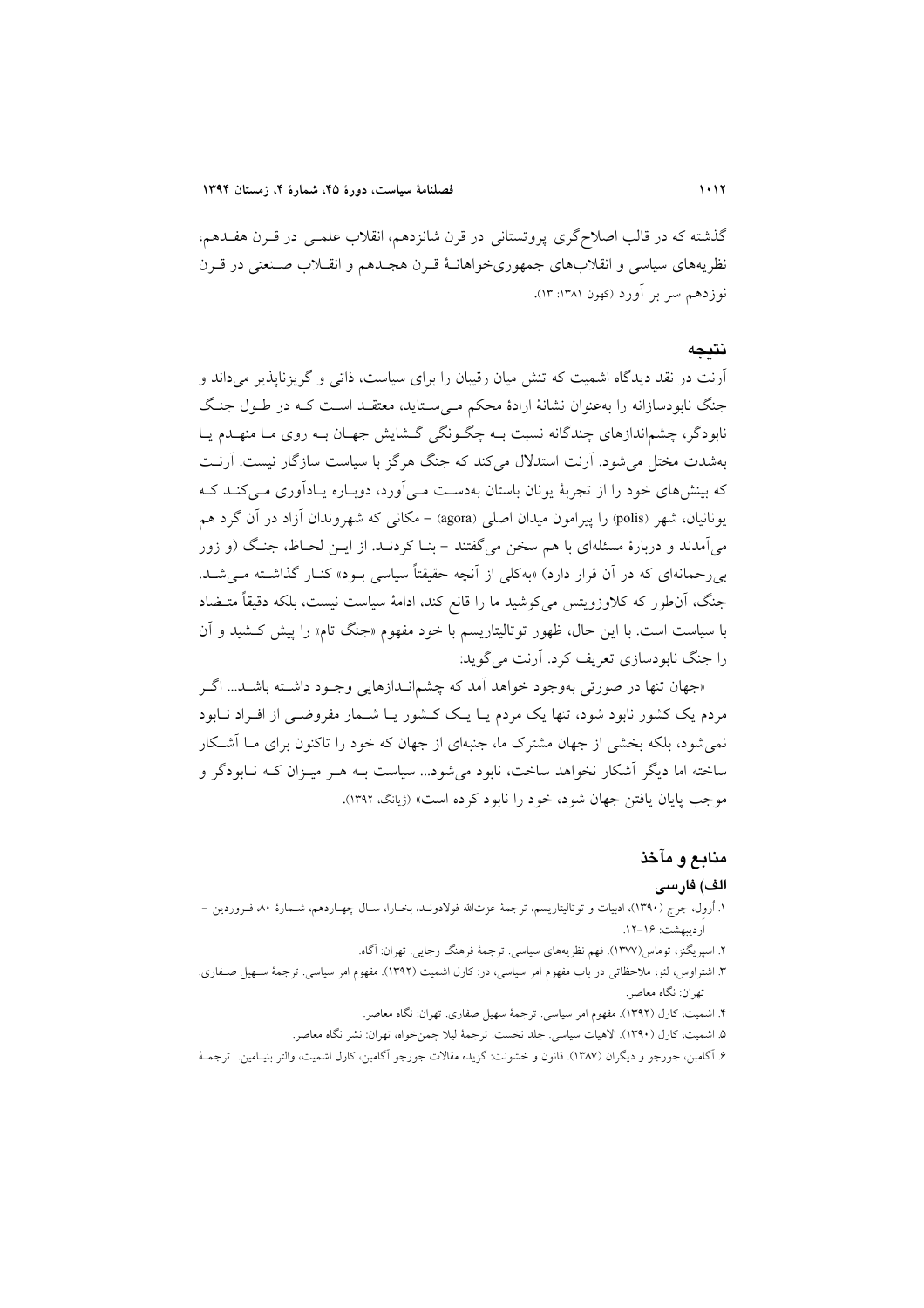مراد فرهادیور و دیگران. تهران: فرهنگ صبا. ۷. تاجیک، محمدرضا (۱۳۹۲). خشونت و حذف سیاسی مرزهای تخاصم در سیاست، در: www.magiran.com/npview.asp?ID=2665064 ٨ جنكينز، ريچارد (١٣٨١). هويت اجتماعي. ترجمهٔ تورج ياراحمدي. تهران: نشر شيرازه. ۹. راولف، اورلیش (۱۳۹۲). مصاحبهای با جورجو آگامبن. ترجمـهٔ علـی ثبـاتی، تـاریخ آخـرین دسترسـی: ۱۳۹۲/۱۲/۱۸. در: http://www.vazna.ir/?p=1622 ۱۰. سینگر، پیتر (۱۳۷۹)؛ هگل، ترجمهٔ عُزتالله فولادوند. تهران: طرح نو. ١١. شواب، جرج مقدمه مترجم انگلیسی، در: کارل اشمیت (١٣٩٠). الهیات سیاسی. جلد نخـست. ترجمــهٔ لـیلا چمــنخـواه. تھ ان: نگاه معاصر . ۱۲. طباطبایی، سیدجواد (۱۳۸۲). تاریخ اندیشهٔ سیاسی جدید در اروپا: جدال قدیم و جدید، تهران، نشر نگاه معاصر. ۱۳. عبداله،یور چناری، محمد (۱۳۹۲). نقد لئو اشتراوس بر الهیات سیاسی کارل اشــمیت؛ اشــتراوس علیــه اشــمیت، آخــرین دسترسی: ۱۳۹۲/۱۰/۲۹: در: http://elmoiman.ir/1392/10/.html. ۰۱۴. کیانپور، امیر (۱۳۸۸). وقتی قاعده، وضعیت استثنایی است. گفتگو. شمارهٔ ۵۴ آذر: ۴۱–۵۹. ١۵. گيدنز، آنتوني (١٣٧٨)؛ تجدد و تشخص، ترجمهٔ ناصر موفقيان، تهران: نشر ني. ۱۶. گیدنز، آنتونی (۱۳۸۰)؛ پیامدهای مدرنیت، ترجمهٔ محسن ثلاثی، تهران: نشر مرکز. ۱۷. لیلا، مارک (۱۳۸۹)؛ چرا متفکران در جوامع بسته به فیلسوفان خاصی روی میآورند؟ ترجمهٔ کاوه شجاعی، شمارهٔ ۸ دی، در : http://www.magiran.com/npview.asp?ID=2665064&ref=Author http://www.mehrnameh.ir/article/1372/ ۱۸. نوئل، مایکل ای و میتزن، جنیفر (۱۳۹۲). **وضعیت استثنا،** تاریخ اَخرین دسترســی: ۱۳۹۲/۱۲/۱)، در: -http://www.rah /nama.ir/fa/content/707

۱۹. نظری، علی اشرف (۱۳۹۰). مد**رنیته و هویت سیاسی در ایران**. تهران: نشر میزان.

۲۰. یی هوا، ژیانگ (۱۳۹۲). بازنگری دریافت آرنت از سیاست (بخش چهارم). ترجمهٔ عباس شهرابی فراهانی. تــاریخ آخـرین . دسترسی: ۱۳۹۲/۱۱/۱، در: http://anthropology.ir/node/19153.

#### ب) خارجي

- 21. Best, steven and Douglas kellner (1996), The Postmodern Turn. London: The Guilford Press.
- 22. Blumenburg, Hans and Robert M. Wallace (1983), The Legitimacy of the Modern Age. Cambridge: the M.I.T Press.
- 23. Bocok, Robert and Keneth Thompon (1992), Social and Cultural Form of Modernity. London: Polity Press.
- 24. Edward Gottfried, Paul (1990), Carl Schmitt: Politics and Theory, Westport, CT: **Greenwood Press**
- 25. Fass, Diana (1995). Identification Papers. London. Routledge.
- 26. Foucault (1981), "Question of Method: An Interview" I and C.No 8.
- 27. Habermas, Jurgen (1981). "Modernity Versus Postmodernity" Translated by Seyla Ben-Habib. New German Critique, 22, pp. 3-14.
- 28. Heller, Agnes (1989). "Modernity, Democracy". Hein online. Cardozo Law Review, Voll  $11.$
- 29. Kumar, Krishan (1995); From Post Industrial to Post Modern Society. Oxford: **Blackwell Publishers**
- 30. Paul Thide, Leslie (2003). Thinking Politics. Edition. Chatham House of Publishers